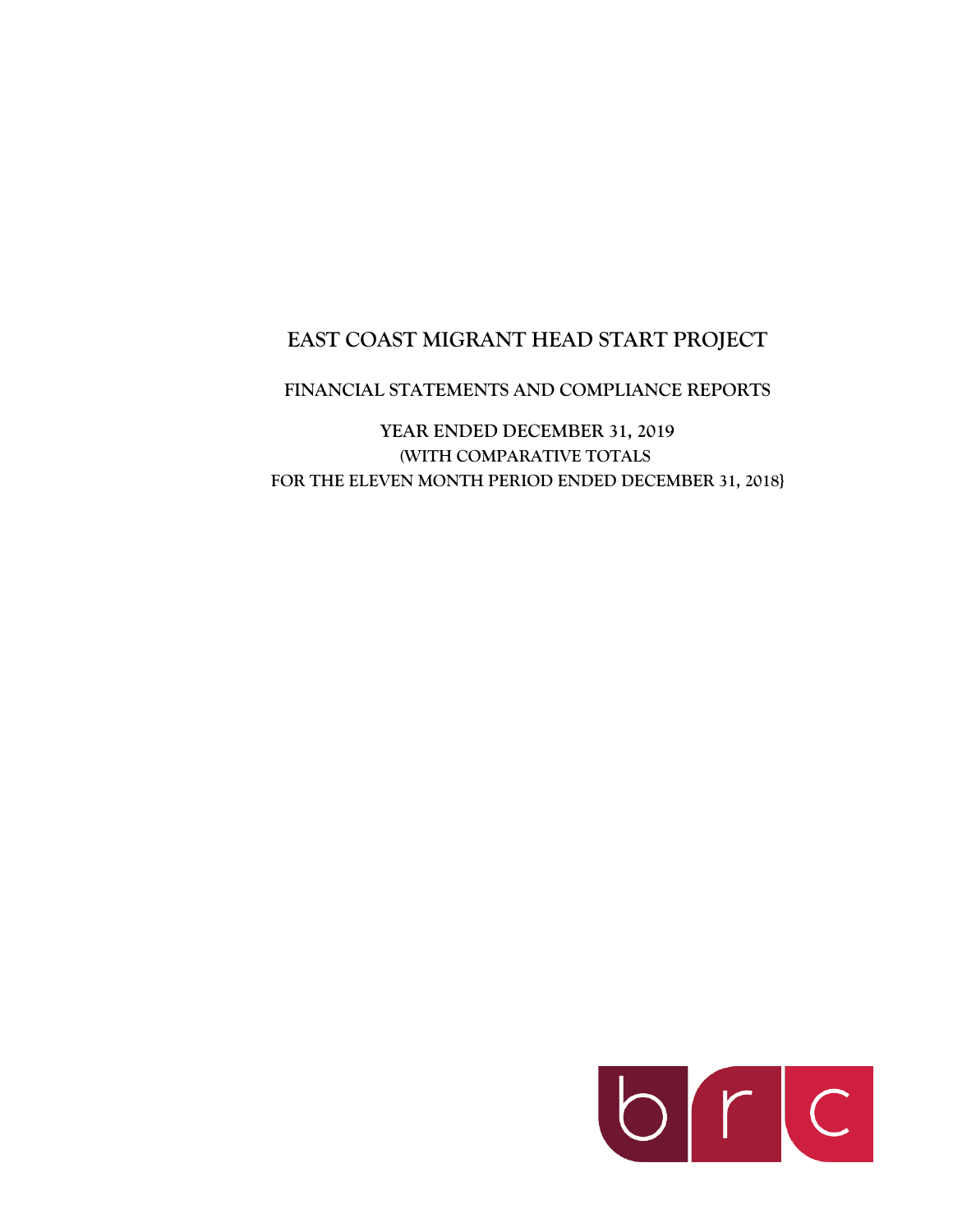# **EAST COAST MIGRANT HEAD START PROJECT Table of Contents**

# Page No.

|                                                                                                                                                                                                                          | $\mathbf{1}$ |
|--------------------------------------------------------------------------------------------------------------------------------------------------------------------------------------------------------------------------|--------------|
| <b>Financial Statements</b>                                                                                                                                                                                              |              |
|                                                                                                                                                                                                                          | 3            |
|                                                                                                                                                                                                                          | 4            |
|                                                                                                                                                                                                                          | 5            |
|                                                                                                                                                                                                                          | 6            |
|                                                                                                                                                                                                                          | 7            |
| <b>Internal Control and Compliance Reports</b>                                                                                                                                                                           |              |
| Independent Auditor's Report on Internal Control Over Financial Reporting<br>and on Compliance and Other Matters Based on an Audit of Financial<br>Statements Performed in Accordance with Government Auditing Standards | 14           |
| Independent Auditor's Report on Compliance for The Major Program<br>and on Internal Control over Compliance required by the Uniform Guidance                                                                             | 16           |
| Compliance Information                                                                                                                                                                                                   |              |
|                                                                                                                                                                                                                          | 18           |
| Notes to the Schedule of Revenues and Expenditures of Federal Awards                                                                                                                                                     | 19           |
|                                                                                                                                                                                                                          | 21           |
| Summary Schedule of Prior Year Audit Findings and Questioned Costs                                                                                                                                                       | 22           |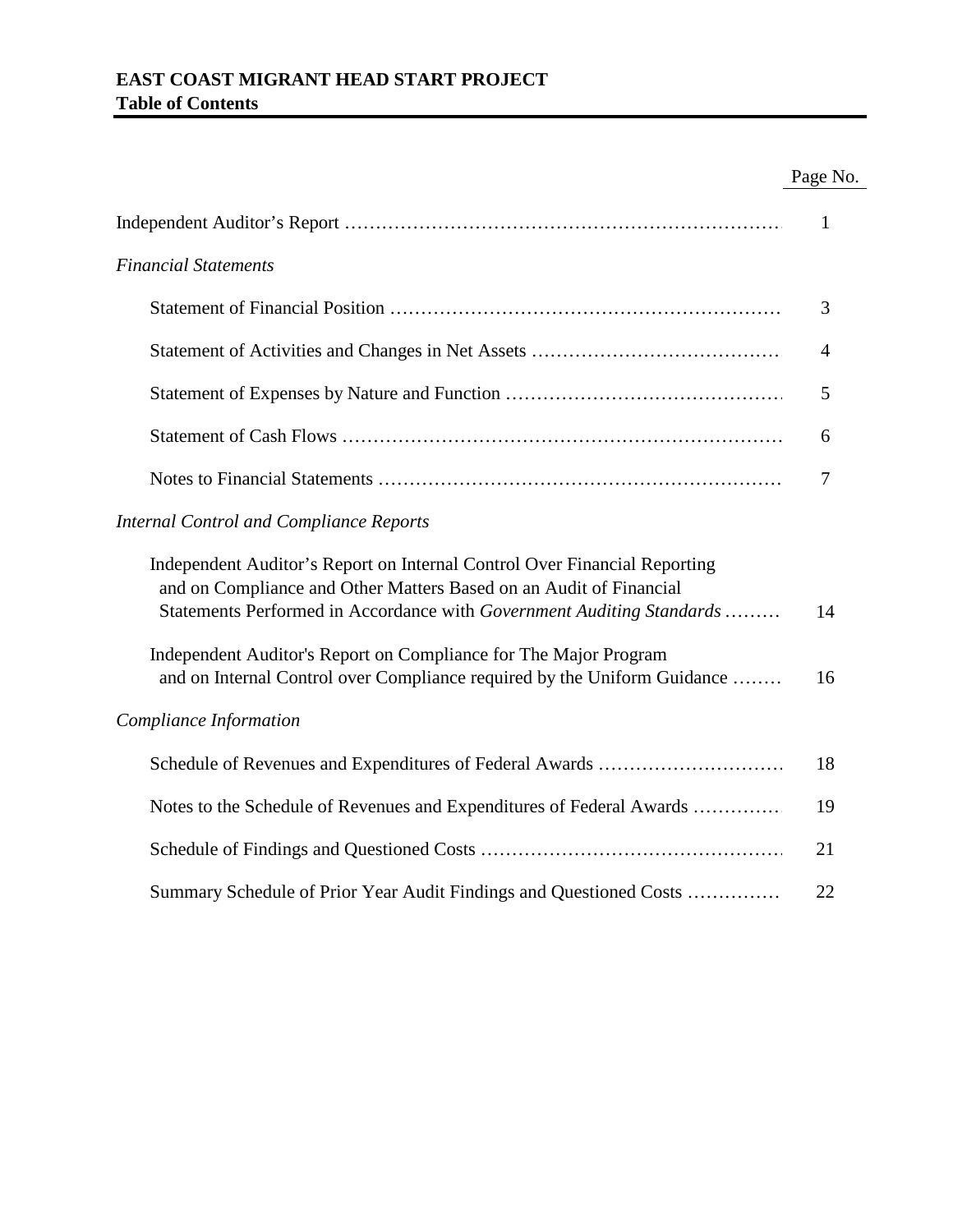

# **Independent Auditor's Report**

To the Board of Directors East Coast Migrant Head Start Project Raleigh, North Carolina

## **Report on the Financial Statements**

We have audited the accompanying financial statements of East Coast Migrant Head Start Project (a nonprofit organization) ("ECMHSP"), which comprise the statement of financial position as of December 31, 2019, and the related statements of activities and changes in net assets, expenses by nature and function, and cash flows for the year then ended, and the related notes to the financial statements.

## *Management's Responsibility for the Financial Statements*

Management is responsible for the preparation and fair presentation of these financial statements in accordance with accounting principles generally accepted in the United States of America; this includes the design, implementation, and maintenance of internal control relevant to the preparation and fair presentation of financial statements that are free from material misstatement, whether due to fraud or error.

## *Auditor's Responsibility*

Our responsibility is to express an opinion on these financial statements based on our audit. We conducted our audit in accordance with auditing standards generally accepted in the United States of America and the standards applicable to financial audits contained in *Government Auditing Standards,* issued by the Comptroller General of the United States. Those standards require that we plan and perform the audit to obtain reasonable assurance about whether the financial statements are free from material misstatement.

An audit involves performing procedures to obtain audit evidence about the amounts and disclosures in the financial statements. The procedures selected depend on the auditor's judgment, including the assessment of the risks of material misstatement of the financial statements, whether due to fraud or error. In making those risk assessments, the auditor considers internal control relevant to ECMHSP's preparation and fair presentation of the financial statements in order to design audit procedures that are appropriate in the circumstances, but not for the purpose of expressing an opinion on the effectiveness of ECMHSP's internal control. Accordingly, we express no such opinion. An audit also includes evaluating the appropriateness of accounting policies used and the reasonableness of significant accounting estimates made by management, as well as evaluating the overall presentation of the financial statements.

We believe that the audit evidence we have obtained is sufficient and appropriate to provide a basis for our audit opinion.

# *Opinion*

In our opinion, the financial statements referred to above present fairly, in all material respects, the financial position of East Coast Migrant Head Start Project as of December 31, 2019, and the changes in its net assets and its cash flows for the year then ended in accordance with accounting principles generally accepted in the United States of America.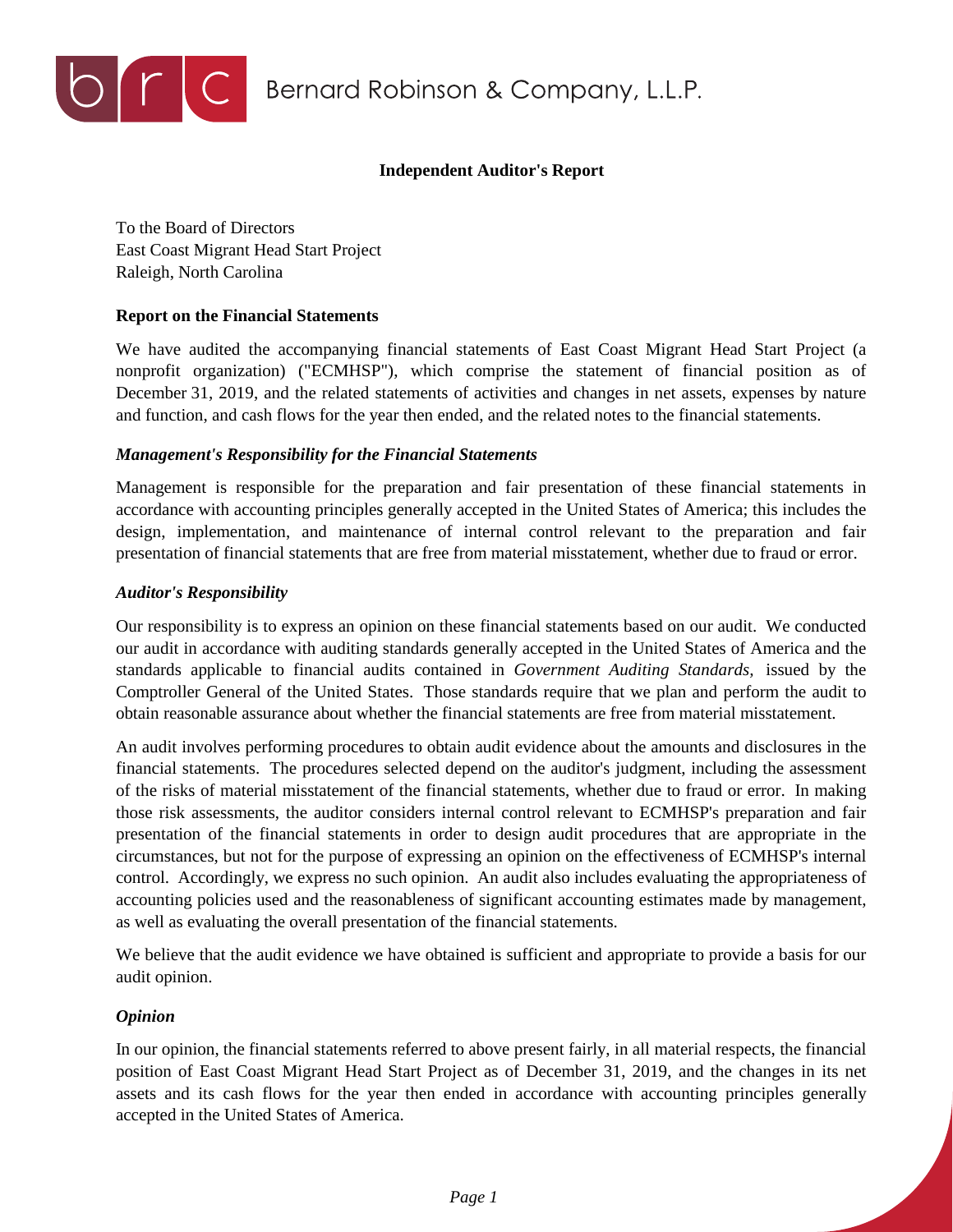### **Report on Summarized Comparative Information**

We have previously audited the East Coast Migrant Head Start Project's December 31, 2018 financial statements, and our report dated May 17, 2019, expressed an unmodified opinion on those audited financial statements. In our opinion, the summarized comparative information presented herein as of and for the eleven month period ended December 31, 2018, is consistent, in all material respects, with the audited financial statements from which it has been derived.

## **Report on Supplementary Information**

Our audit was conducted for the purpose of forming an opinion on the financial statements as a whole. The accompanying schedule of revenues and expenditures of federal awards, as required by Title 2 U.S. *Code of Federal Regulations* Part 200, *Uniform Administrative Requirements, Cost Principles, and Audit Requirements for Federal Awards,* is presented for purposes of additional analysis and is not a required part of the financial statements. Such information is the responsibility of management and was derived from and relates directly to the underlying accounting and other records used to prepare the financial statements. The information has been subjected to the auditing procedures applied in the audit of the financial statements and certain additional procedures, including comparing and reconciling such information directly to the underlying accounting and other records used to prepare the financial statements or to the financial statements themselves, and other additional procedures in accordance with auditing standards generally accepted in the United States of America. In our opinion, the information is fairly stated, in all material respects, in relation to the financial statements as a whole.

# **Other Reporting Required by** *Government Auditing Standards*

In accordance with *Government Auditing Standards,* we have also issued our report dated June 8, 2020, on our consideration of ECMHSP's internal control over financial reporting and on our tests of its compliance with certain provisions of laws, regulations, contracts, and grant agreements and other matters. The purpose of that report is to describe the scope of our testing of internal control over financial reporting and compliance and the results of that testing, and not to provide an opinion on internal control over financial reporting or on compliance. That report is an integral part of an audit performed in accordance with *Government Auditing Standards* in considering ECMHSP's internal control over financial reporting and compliance.

Bernard Robinson & Company, L.L.P.

Greensboro, North Carolina June 8, 2020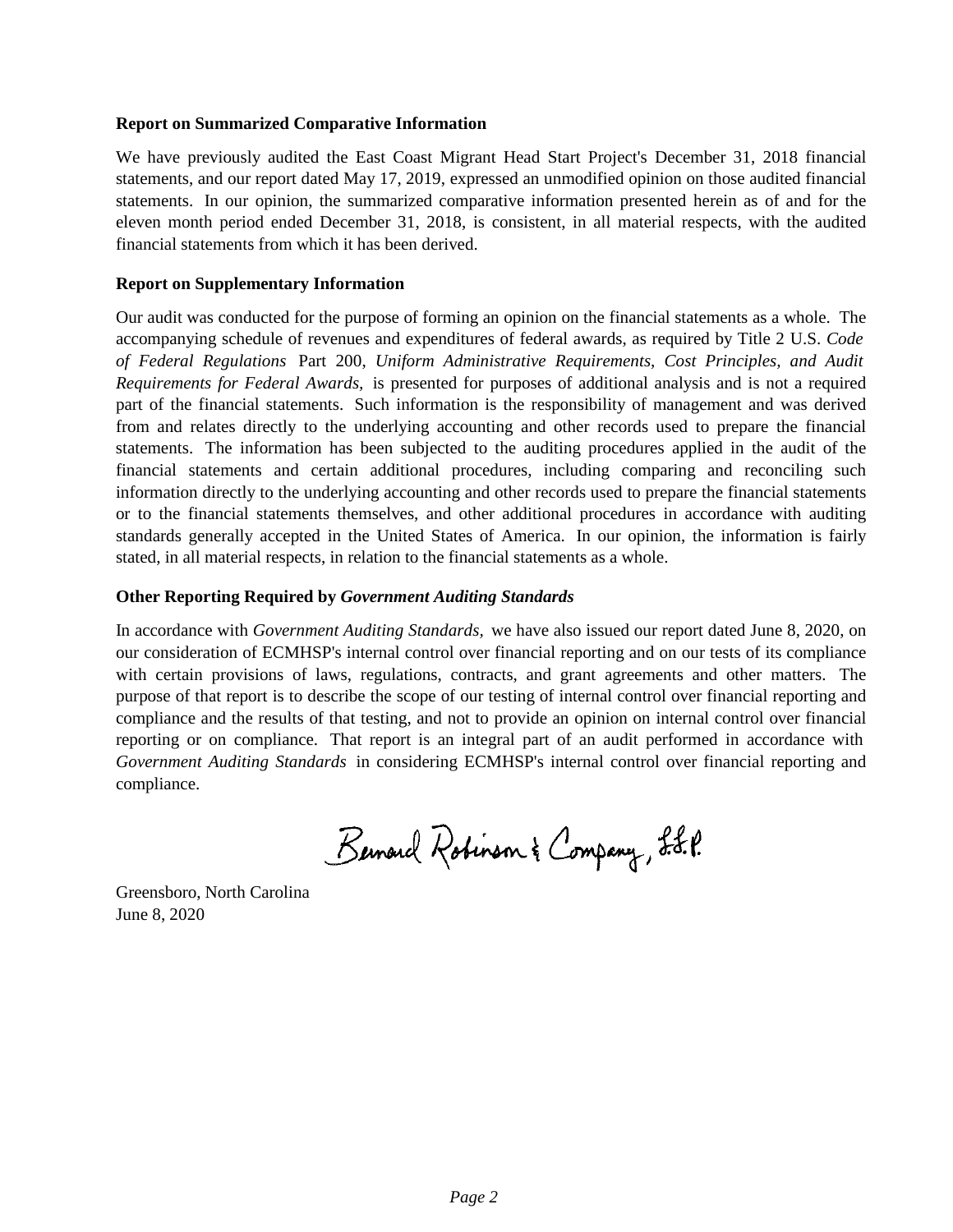# **EAST COAST MIGRANT HEAD START PROJECT Statement of Financial Position December 31, 2019 (With Comparative Eleven Month Totals as of December 31, 2018)**

| <b>Assets</b>                                   |                  |                            |
|-------------------------------------------------|------------------|----------------------------|
|                                                 | 2019             | 2018                       |
| Cash and cash equivalents                       | \$<br>1,343,496  | $\mathcal{S}$<br>1,725,771 |
| <b>Accounts receivable - DHHS</b>               |                  | 286,206                    |
| Accounts receivable - USDA                      | 177,006          | 128,363                    |
| Accounts receivable - others                    | 28,678           | 8,137                      |
| Prepaid expenses and other assets               | 728,560          | 605,774                    |
| Property and equipment, net                     | 10,303,470       | 10,284,033                 |
| <b>Total Assets</b>                             | 12,581,210       | 13,038,284<br><sup>8</sup> |
| <b>Liabilities and Net Assets</b>               |                  |                            |
| Liabilities:                                    |                  |                            |
| Accounts payable and accrued expenses           | \$<br>820,219    | \$<br>719,009              |
| Accrued payroll and payroll related liabilities | 863,350          | 745,244                    |
| Due to sub-recipient agencies                   | 576,587          | 482,679                    |
| <b>Total Liabilities</b>                        | 2,260,156        | 1,946,932                  |
| Net Assets:                                     |                  |                            |
| Assets without donor restrictions               | 10,241,490       | 10,573,517<br>\$           |
| Assets with donor restrictions                  | 79,564           | 517,835                    |
| <b>Total Net Assets</b>                         | 10,321,054       | 11,091,352                 |
| <b>Total Liabilities and Net Assets</b>         | 12,581,210<br>\$ | 13,038,284<br>\$           |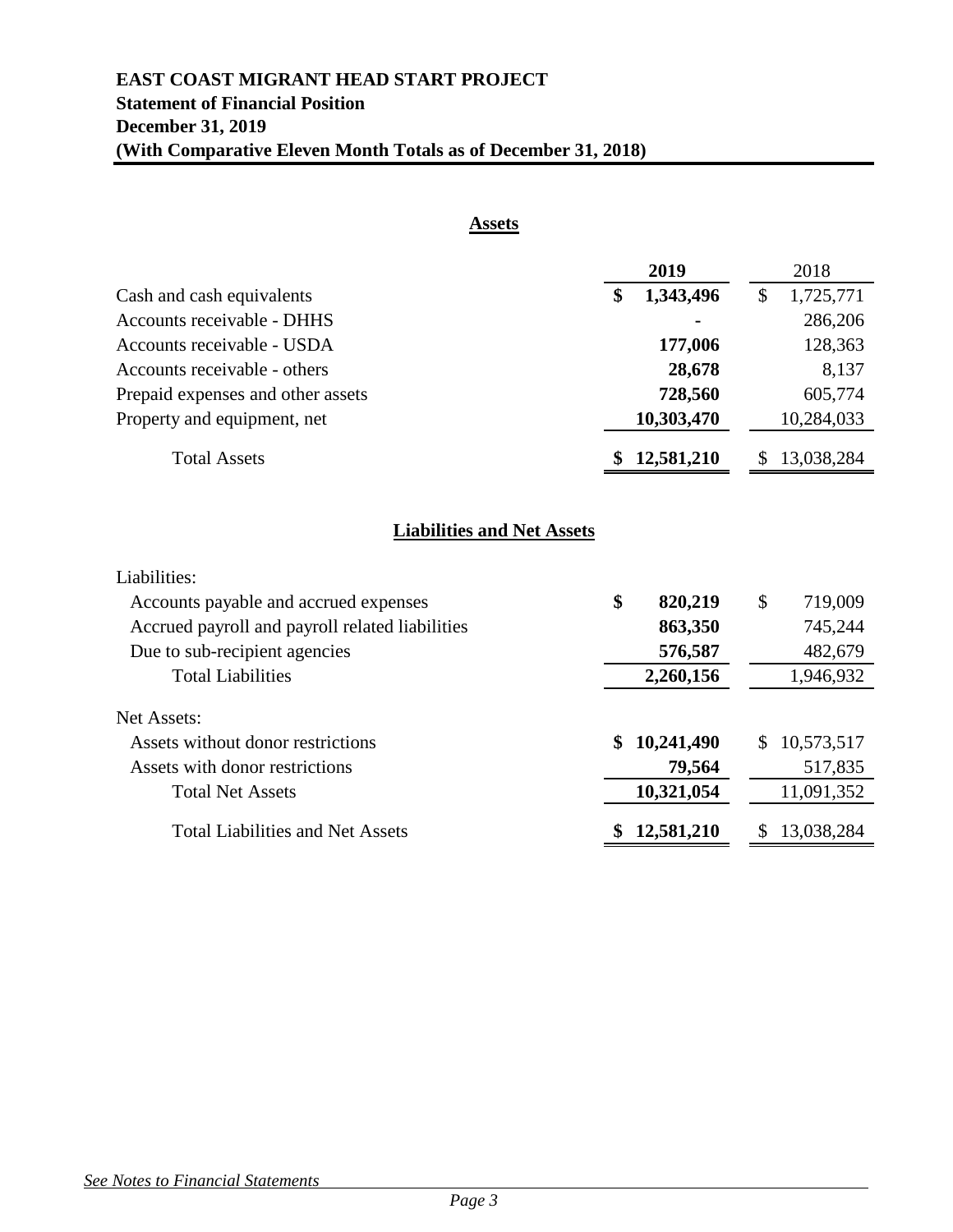#### **EAST COAST MIGRANT HEAD START PROJECT**

**Statement of Activities and Changes in Net Assets Year Ended December 31, 2019**

**(With Comparative Eleven Month Totals for the Eleven Month Period Ended December 31, 2018)**

|                                              |                      | 2019              |                  | 2018             |
|----------------------------------------------|----------------------|-------------------|------------------|------------------|
|                                              | <b>Net Assets</b>    | <b>Net Assets</b> |                  |                  |
|                                              | <b>Without Donor</b> | With Donor        |                  |                  |
|                                              | Restrictions         | Restrictions      | Total            | Total            |
| Revenue and Support:                         |                      |                   |                  |                  |
| <b>DHHS Head Start Grants</b>                | 48,156,050<br>\$     | \$                | \$<br>48,156,050 | \$<br>42,789,098 |
| In-kind contributions                        | 1,307,902            |                   | 1,307,902        | 1,348,714        |
| USDA Child and Adult Care Food Program       | 882,081              |                   | 882,081          | 685,144          |
| Contributions and others                     | 779,967              | 10,179            | 790,146          | 594,151          |
| <b>Total Revenue and Support</b>             | 51,126,000           | 10,179            | 51,136,179       | 45,417,107       |
| <b>Net Assets Released From Restrictions</b> | 448,450              | (448, 450)        |                  |                  |
| Total Revenue and Support, and Net           |                      |                   |                  |                  |
| <b>Assets Released From Restrictions</b>     | 51,574,450           | (438, 271)        | 51,136,179       | 45,417,107       |
| Expenses:                                    |                      |                   |                  |                  |
| Program Services:                            |                      |                   |                  |                  |
| Head Start and other program services        | 44,311,532           |                   | 44,311,532       | 38,639,531       |
| Training and technical assistance            | 557,845              |                   | 557,845          | 244,277          |
| <b>Total Program Services</b>                | 44,869,377           |                   | 44,869,377       | 38,883,808       |
| <b>Supporting Services:</b>                  |                      |                   |                  |                  |
| Management and general                       | 7,037,100            |                   | 7,037,100        | 6,073,988        |
| <b>Total Supporting Services</b>             | 7,037,100            |                   | 7,037,100        | 6,073,988        |
| <b>Total Expenses</b>                        | 51,906,477           |                   | 51,906,477       | 44,957,796       |
| Changes in Net Assets                        | (332, 027)           | (438, 271)        | (770, 298)       | 459,311          |
| Net assets, beginning                        | 10,573,517           | 517,835           | 11,091,352       | 10,632,041       |
| Net assets, ending                           | 10,241,490<br>\$     | \$<br>79,564      | 10,321,054<br>\$ | \$<br>11,091,352 |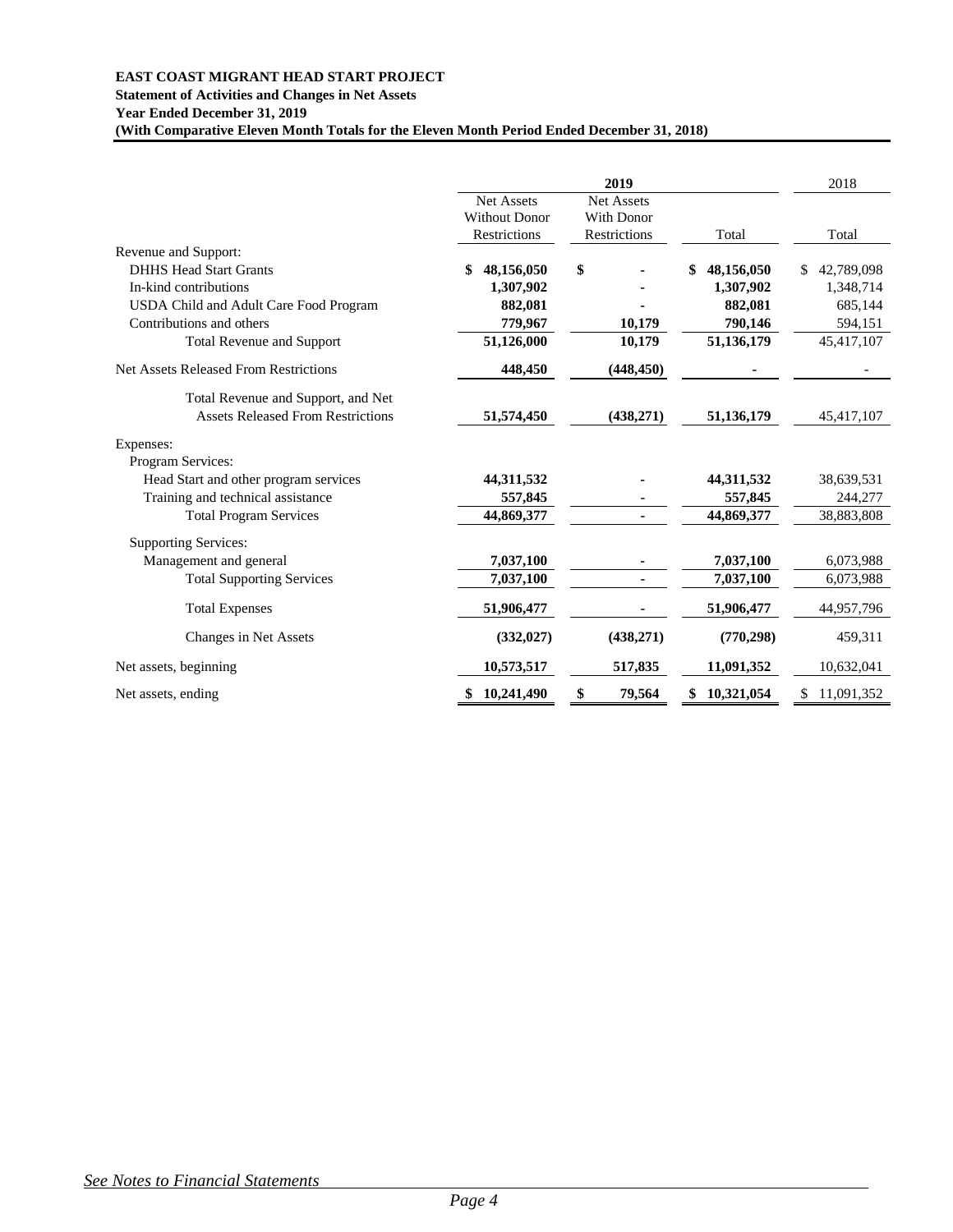# **EAST COAST MIGRANT HEAD START PROJECT**

## **Statement of Expenses by Nature and Function**

**Year Ended December 31, 2019**

# **(With Comparative Eleven Month Totals for the Eleven Month Period Ended December 31, 2018)**

|                                   |                   |                         |              | Supporting      |              |              |
|-----------------------------------|-------------------|-------------------------|--------------|-----------------|--------------|--------------|
|                                   |                   | <b>Program Services</b> |              | Services        |              |              |
|                                   | <b>Head Start</b> | Training                |              |                 |              |              |
|                                   | and Other         | and                     | Total        | Management      |              |              |
|                                   | Program           | Technical               | Program      | and             | 2019         | 2018         |
|                                   | Services          | Assistance              | Expenses     | General         | Totals       | Totals       |
| <b>Salaries</b>                   | 21,518,601        | \$<br>311,154           | \$21,829,755 | \$<br>3,044,490 | \$24,874,245 | \$21,820,250 |
| <b>Benefits</b>                   | 7,091,290         | 82,948                  | 7,174,238    | 963,507         | 8,137,745    | 6,945,057    |
| Sub-recipient agencies            | 5,621,013         | 44,791                  | 5,665,804    |                 | 5,665,804    | 4,544,355    |
| Rent/utilities                    | 1,592,826         | 10,565                  | 1,603,391    | 663,754         | 2,267,145    | 2,298,137    |
| Travel/transportation             | 1,040,888         | 76,808                  | 1,117,696    | 255,470         | 1,373,166    | 1,289,567    |
| In-kind contributions             | 1,303,856         |                         | 1,303,856    | 4,044           | 1,307,900    | 1,348,714    |
| Food service supplies             | 910,488           | ۰                       | 910,488      | 266,768         | 1,177,256    | 724,869      |
| Facility repairs and maintenance  | 1,141,071         |                         | 1,141,071    | 22,612          | 1,163,683    | 556,937      |
| <b>Supplies</b>                   | 1,014,990         | 262                     | 1,015,252    | 26,695          | 1,041,947    | 1,328,658    |
| Vehicle repairs and maintenance   | 867,895           |                         | 867,895      | 129             | 868,024      | 721,483      |
| Miscellaneous                     | 361,986           | 486                     | 362,472      | 477,090         | 839,562      | 584,557      |
| Depreciation                      |                   |                         |              | 683,938         | 683,938      | 672,941      |
| Communications                    | 409,315           | 170                     | 409,485      | 45,957          | 455,442      | 487,516      |
| Professional fees                 | 156,933           |                         | 156,933      | 270,036         | 426,969      | 317,830      |
| Relocation                        | 363,244           |                         | 363,244      |                 | 363,244      | 341,899      |
| Insurance                         | 280,642           |                         | 280,642      | 81,973          | 362,615      | 334,472      |
| Board of directors/policy council | 203,441           | 774                     | 204,215      | 91,066          | 295,281      | 250,202      |
| Equipment rental                  | 174,297           |                         | 174,297      | 26,368          | 200,665      | 131,965      |
| Training and staff development    | 94,127            | 29,697                  | 123,824      | 47,241          | 171,065      | 111,702      |
| Medical services                  | 63,844            |                         | 63,844       |                 | 63,844       | 66,960       |
| <b>Taxes</b>                      | 40,356            | 190                     | 40,546       | 20,569          | 61,115       | 48,797       |
| Equipment expense                 | 57,925            |                         | 57,925       |                 | 57,925       | 7,517        |
| Temporary help                    | 2,504             |                         | 2,504        | 45,393          | 47,897       | 23,411       |
| <b>Total Expenses</b>             | \$44,311,532      | \$<br>557,845           | \$44,869,377 | \$<br>7,037,100 | \$51,906,477 | \$44,957,796 |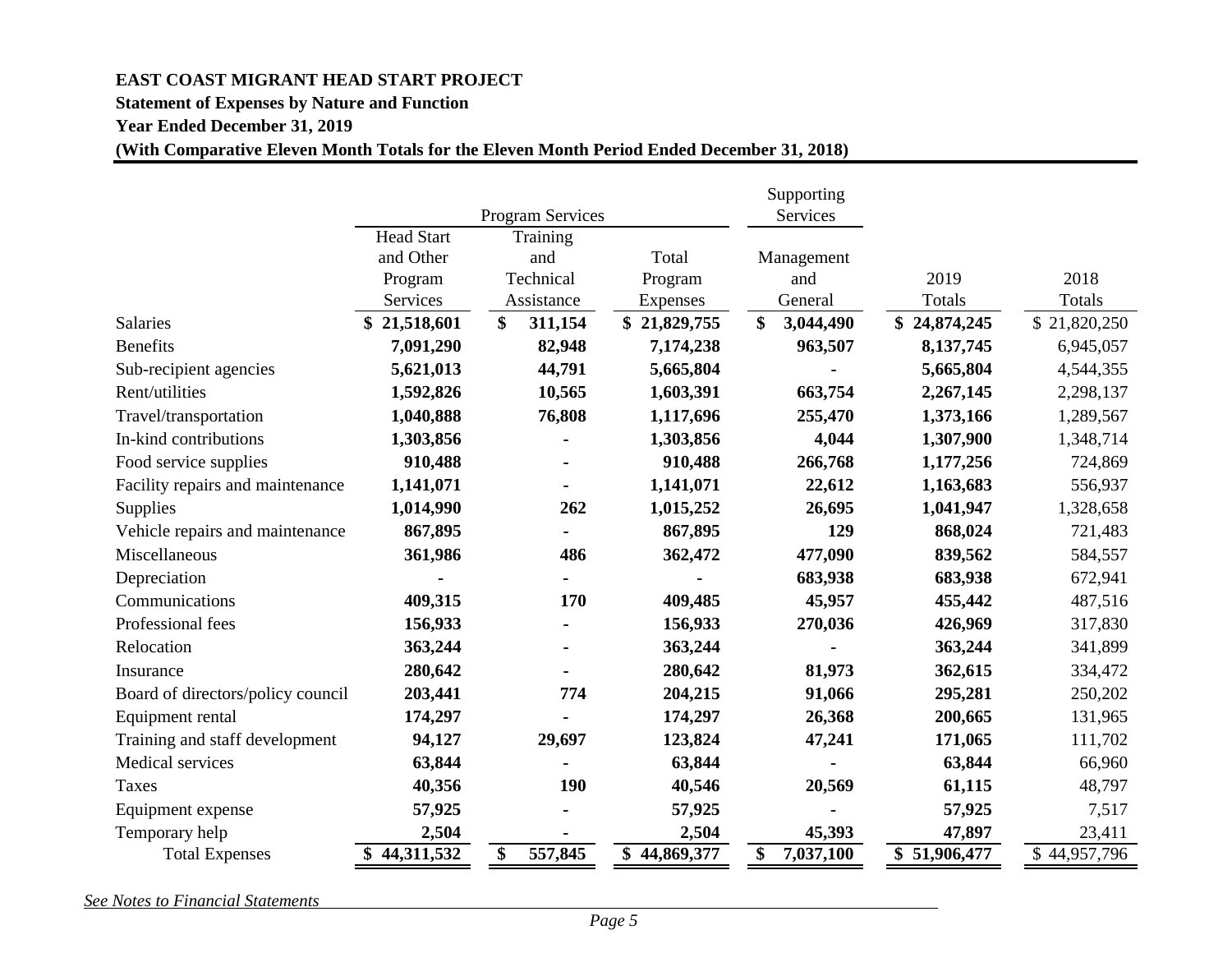# **EAST COAST MIGRANT HEAD START PROJECT Statement of Cash Flows Year Ended December 31, 2019 (With Comparative Eleven Month Totals for the Eleven Month Period Ended December 31, 2018)**

|                                                            | 2019             | 2018            |
|------------------------------------------------------------|------------------|-----------------|
| Cash flows from operating activities:                      |                  |                 |
| Changes in net assets                                      | \$<br>(770, 298) | \$<br>459,311   |
| Adjustments to reconcile changes in net assets to net cash |                  |                 |
| provided by operating activities:                          |                  |                 |
| Depreciation                                               | 683,938          | 672,941         |
| Loss on disposal of property and equipment                 |                  | 9,246           |
| Changes in assets and liabilities:                         |                  |                 |
| (Increase) decrease in:                                    |                  |                 |
| Accounts receivable - DHHS                                 | 286,206          | 133,443         |
| Accounts receivable - USDA                                 | (48, 643)        | (10,021)        |
| Accounts receivable - others                               | (20, 541)        | 67,828          |
| Prepaid expenses and other assets                          | (122,786)        | (98, 397)       |
| Increase (decrease) in:                                    |                  |                 |
| Accounts payable and accrued expenses                      | 101,210          | 184,082         |
| Accrued payroll and payroll related liabilities            | 118,106          | (246, 550)      |
| Due to sub-recipient agencies                              | 93,908           | 71,130          |
| Net cash provided by operating activities                  | 321,100          | 1,243,013       |
| Cash flows from investing activities:                      |                  |                 |
| Purchase of fixed assets                                   | (703, 375)       | (374, 706)      |
| Net cash used in investing activities                      | (703, 375)       | (374, 706)      |
| Increase (decrease) in cash and cash equivalents           | (382, 275)       | 868,307         |
| Cash and cash equivalents - beginning                      | 1,725,771        | 857,464         |
| Cash and cash equivalents - ending                         | \$<br>1,343,496  | \$<br>1,725,771 |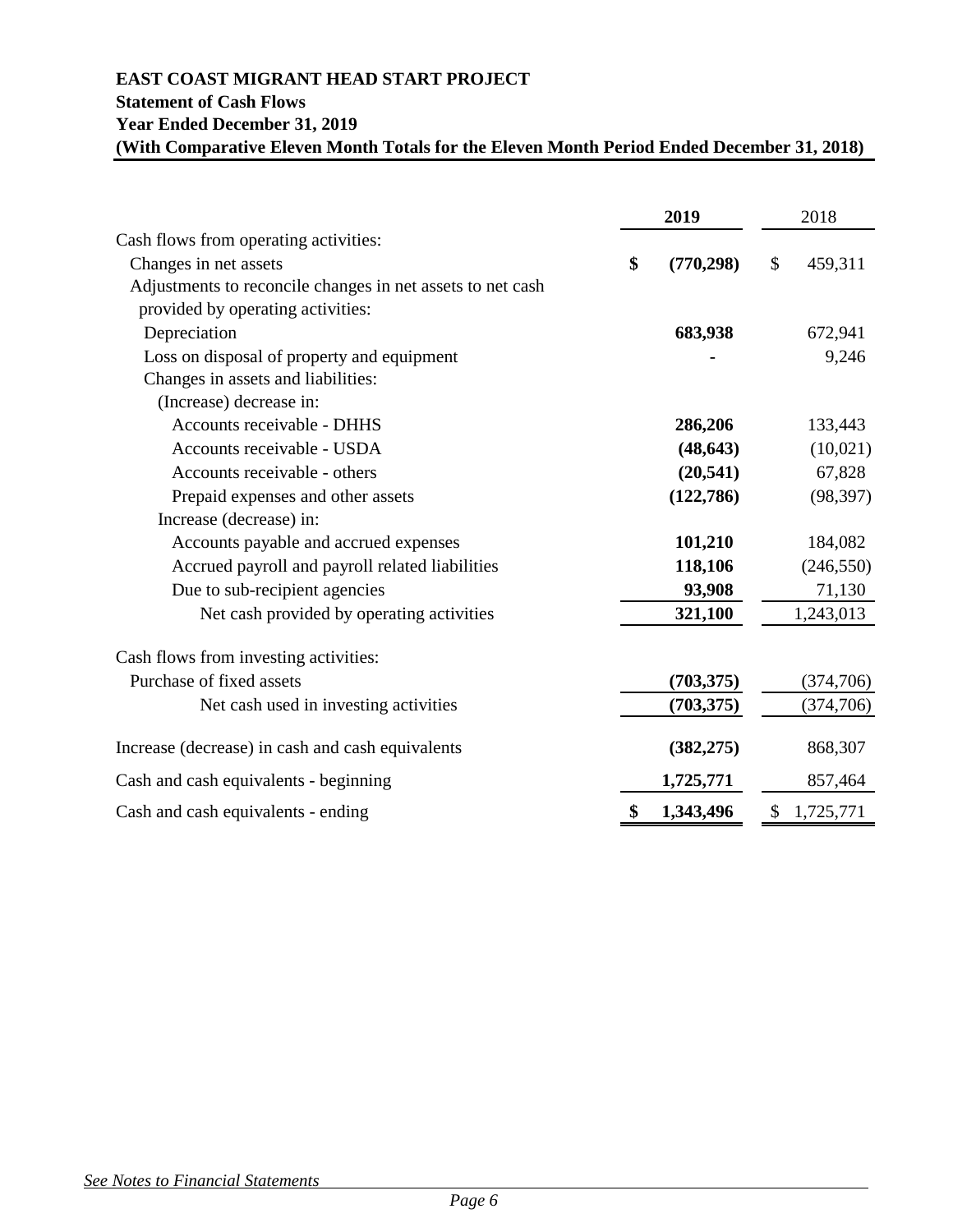## NOTE 1 - ORGANIZATION

## **The Organization**

The East Coast Migrant Head Start Project (ECMHSP) was organized in 1974 by the Leadership Conference of Women Religious to receive funds from the U.S. Department of Health and Human Services (DHHS), Office of Child Development under Head Start grants, to provide comprehensive child development services to migrant farm worker children. On September 23, 1981, ECMHSP was separately incorporated under the laws of the Commonwealth of Virginia. ECMHSP began operating as a nonprofit corporation independent of the Leadership Conference of Women Religious on February 1, 1982.

ECMHSP's primary source of revenue and support is through a Head Start grant award from the Administration for Children and Families' (ACF) Office of Head Start. ECMHSP received proceeds totaling \$48,156,050 from ACF for the year ended December 31, 2019.

ECMHSP provides services to children of migrant and seasonal farmworkers in Alabama, Florida, North Carolina, South Carolina, and Virginia in their direct service centers. Additional children of migrant and seasonal farmworkers are served by sub-recipient agencies. Seasons generally run from November through May in Florida, and April through November in the other states, with the exception of two centers operated by a sub-recipient agency in Pennsylvania.

The Office of Head Start granted ECMHSP's request to change their Migrant and Seasonal Grant year from a January 31 year end to an October 31 year end to better align with the ECMHSP program year. The 2017-18 grant was extended by nine months to shift the grant year end to October 31, 2018. Additionally, the ECMHSP Board of Directors and Policy Council approved Management's request to move the Fiscal Year from a January 31 year end to a December 31 year end. The Fiscal Year for 2018 ran eleven months from February 1, 2018 through December 31, 2018 to align the new Fiscal Year.

# **Sub-recipient Agencies**

ECMHSP has contracted with sub-recipient agencies to operate Head Start centers, providing continuity of Head Start programs to children of migrant and seasonal farmworkers during the harvest season, while the workers and their families are moving up and down the East Coast of the United States. The sub-recipient centers are located in North Carolina, Pennsylvania and New Jersey.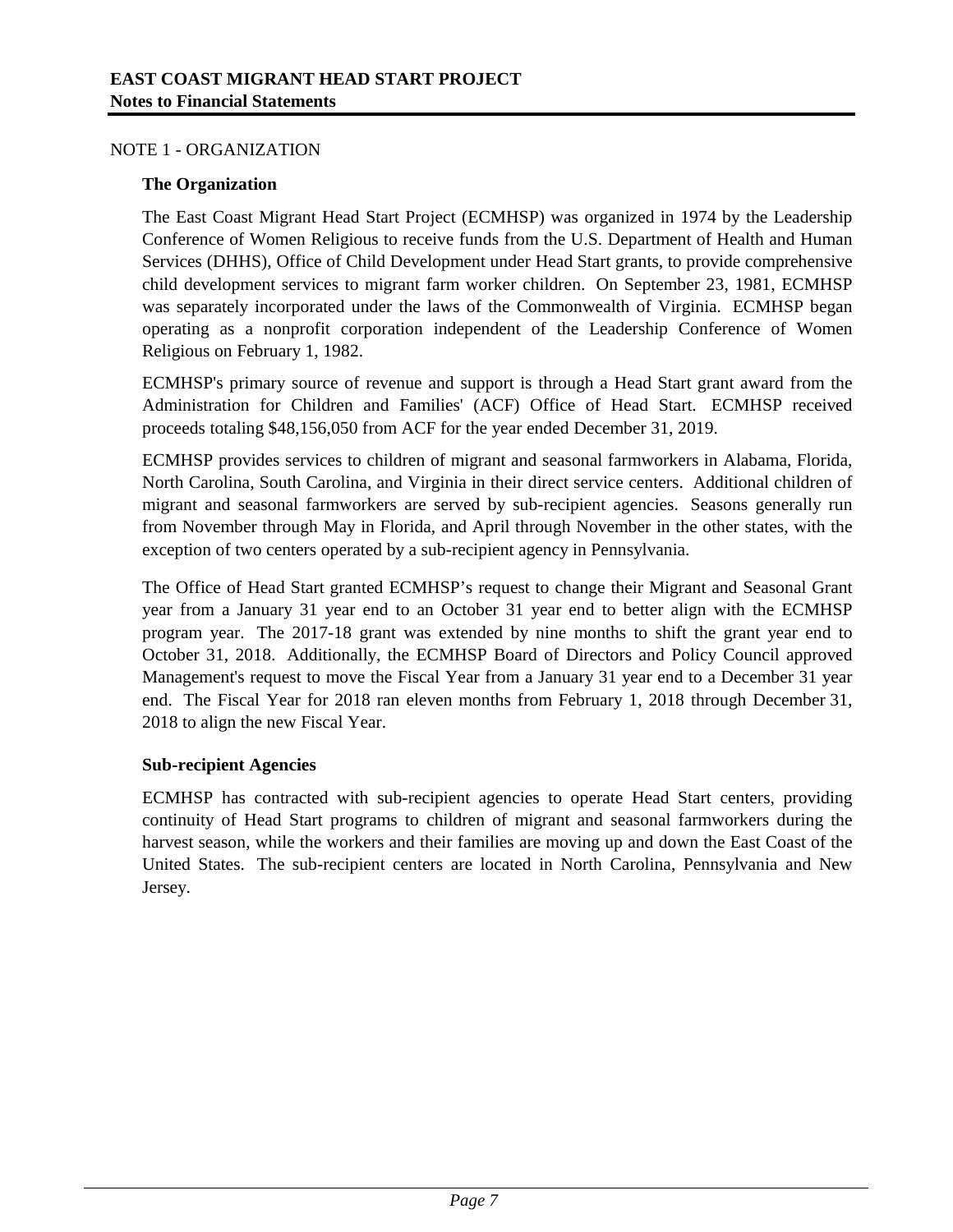# NOTE 2 - SIGNIFICANT ACCOUNTING POLICIES

A summary of the significant accounting policies follows:

## **Comparative Financial Information for Prior Year**

The financial statements include certain prior period summarized comparative information in totals but not by net asset class. Such information does not include sufficient detail to constitute a presentation in conformity with generally accepted accounting principles. Accordingly, such information should be read in conjunction with ECMHSP's financial statements for the eleven month period ended December 31, 2018, from which the summarized information was derived.

## **Financial Statement Presentation**

Net assets, revenue and expenses are classified based on the existence or absence of donor imposed restrictions. Accordingly, net assets of ECMHSP and changes therein are classified and reported as follows:

*With donor restrictions -* are subject to donor-imposed stipulations that will be met either by actions of ECMHSP and/or the passage of time. When a donor restriction expires, that is when a stipulated time restriction ends or purpose restriction is accomplished, net assets with donor restrictions are reclassified to net assets without donor restrictions. If a donor restriction is met in the same reporting period in which the contribution is received, the contribution (to the extent that the restrictions have been met) is reported as net assets without donor restrictions.

*Without donor restrictions -* are net assets and contributions that are not subject to donorimposed stipulations or for which restrictions have expired.

# **Cash and Cash Equivalents**

Cash and cash equivalents include all cash and highly liquid investments (including mutual funds) with an original purchase maturity of three months or less. ECMHSP maintains its cash in bank deposit accounts which, at times, may exceed the federally insured limits.

#### **Accounts Receivable from Government and Sub-recipient Agencies**

Due from Government Agencies represents reimbursements due to ECMHSP for grants in which ECMHSP has spent and recognized the grant dollars and is waiting to be reimbursed. Receivables are reported at the amounts due, less any allowance. The allowance for doubtful accounts is based on specific identification of uncollectible accounts and ECMHSP's historical collection experience. As of year end, management believes all accounts receivable are fully collectible as they have been collected in full as of the report date herein; thus, no allowance for doubtful accounts was recorded.

# **Property and Equipment**

ECMHSP purchases certain equipment, construction, improvements, and other capital items with funds from DHHS, in which DHHS maintains a federal interest, and the assets would revert back to DHHS should the grants end. ECMHSP capitalizes such equipment per U.S. GAAP, as ECMHSP believes that the future expected life of the grant is equal to or greater than the expected useful life of such assets based on current and historical information.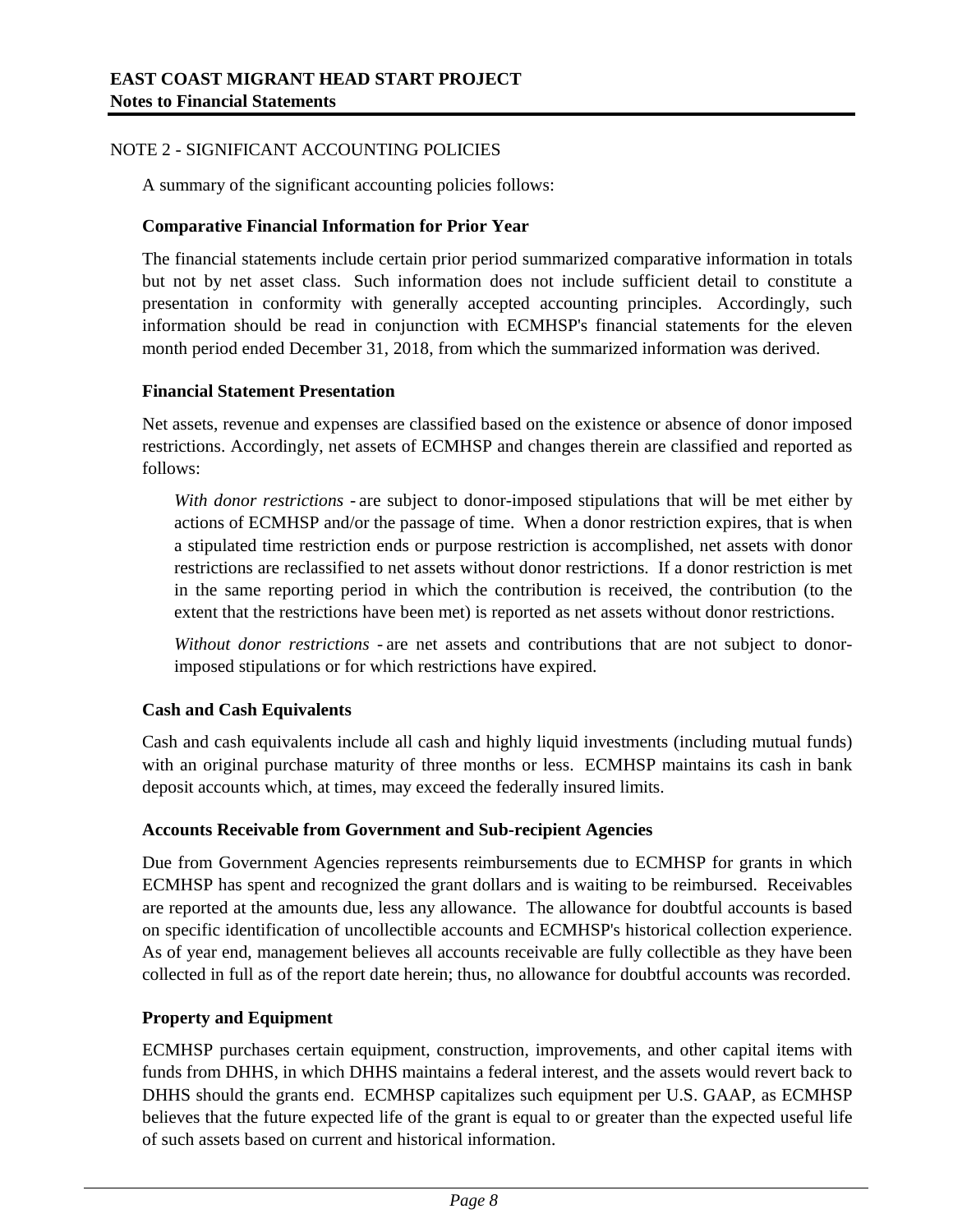# NOTE 2 - SIGNIFICANT ACCOUNTING POLICIES (Continued)

### **Property and Equipment (Continued)**

Purchased property and equipment is recorded at cost. Donated property and equipment is valued at fair value at the time it is received. Such donations are reported as unrestricted assets unless the donor has restricted the donated asset to a specific purpose.

Depreciation is provided based on the assets' estimated useful lives using the straight-line method. Assets purchased at amounts less than \$5,000 are expensed as incurred and classified as supplies expense in the accompanying statement of activities and changes in net assets, and statement of expenses by nature and function. The majority of the fixed assets were purchased with federal grant funds and are subject to a Federal interest. ECMHSP owns assets totaling \$570,000. For the purpose of reporting grant expenditures to DHHS (non-U.S. GAAP), all purchased property and equipment is expensed as incurred.

The estimated service lives for depreciation purposes are as follows:

| <b>Buildings</b>                  | 30 years |
|-----------------------------------|----------|
| Building improvements             | 10 years |
| Furniture, fixtures and equipment | 5 years  |
| Vehicles                          | 5 years  |

Property and equipment are reviewed for impairment whenever events or changes in circumstances indicate that the carrying amount of an asset may not be recoverable. Whenever the carrying amount of an asset exceeds its recoverable amount, an impairment loss is recognized.

ECMHSP periodically retires equipment due to obsolescence or damage and applies proceeds, if any, from such dispositions to purchase replacements, or to other purposes as approved by DHHS.

# **In-Kind Contributions**

Donated goods and services that meet the requirements for recognition are recorded as revenue and expenses in the accompanying statement of activities and changes in net assets at their estimated fair values. Many volunteers have made significant contributions of time to ECMHSP's programs and supporting functions. These contributed services do not meet the criteria for U.S. GAAP recognition and, accordingly, are not recognized in the accompanying financial statements. These services are considered matching support in accordance with the grant terms.

In-kind contributions are as follows for the year ended:

| Volunteer services                            | 1,599,200   |
|-----------------------------------------------|-------------|
| Donated space                                 | 1,196,011   |
| Donated supplies                              | 104,723     |
| Volunteer health and disability services      | 92,821      |
| Cash                                          | 3,123       |
| Total allowable in-kind for non-federal share | 2,995,878   |
| Adjustment for volunteer services             | (1,687,976) |
| Total allowable GAAP in-kind included in      |             |
| the financial statements                      | 1,307,902   |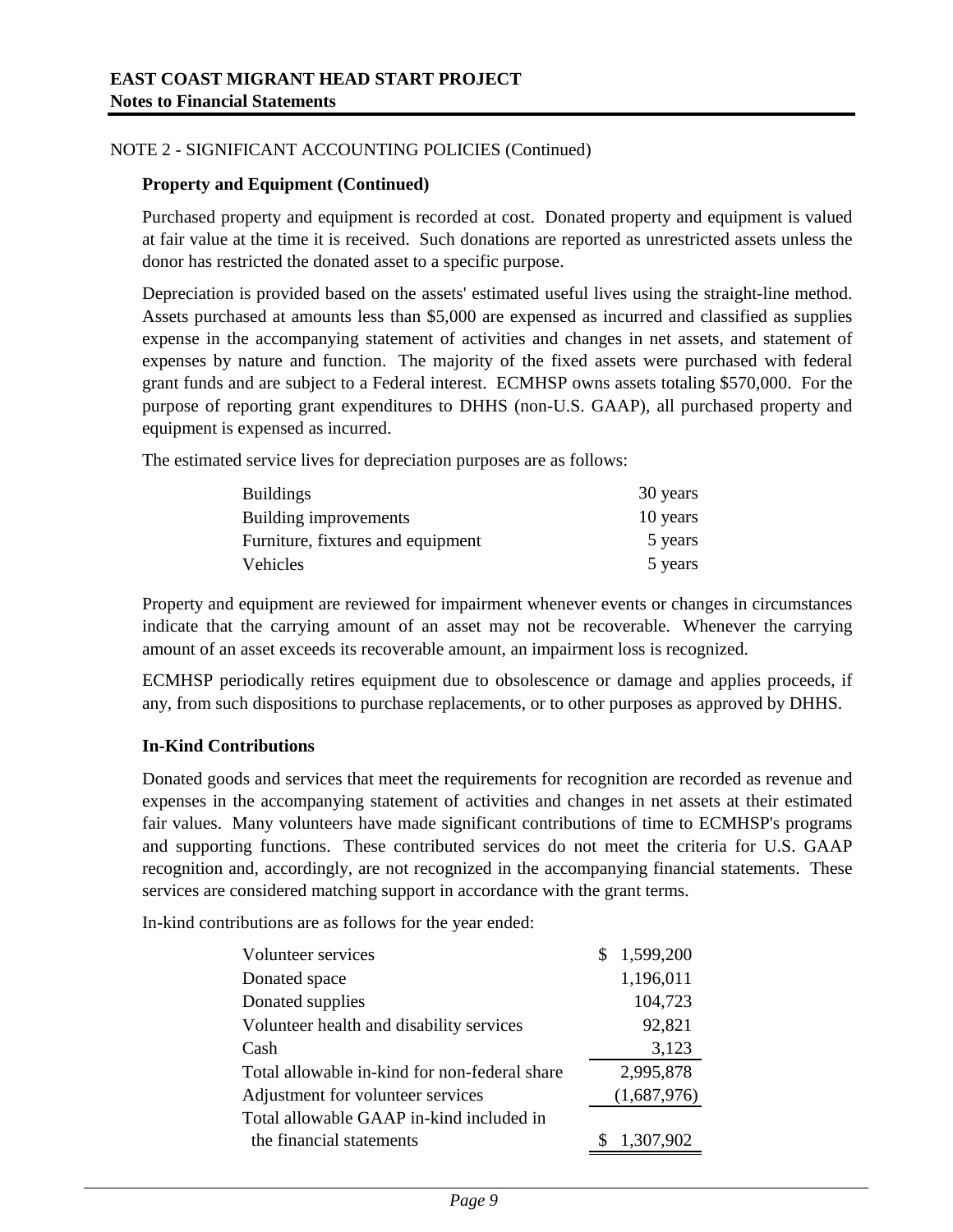# NOTE 2 - SIGNIFICANT ACCOUNTING POLICIES (Continued)

## **Use of Estimates**

The preparation of financial statements in conformity with accounting principles generally accepted in the United States of America requires management to make estimates and assumptions that affect the reported amount of assets and liabilities and disclosure of contingent assets and liabilities at the date of the financial statements and the reported amounts of revenue and expenses during the reporting period. Actual results could differ from those estimates.

# **Revenue Recognition**

Revenue from DHHS Head Start grants, as discussed in Note 1 above, and the USDA Child and Adult Food Program are recognized when the related expenses are incurred.

Florida, North Carolina, South Carolina, Virginia, and Alabama ECMHSP Direct Services participate in the USDA Child Care and Adult Food Program. USDA reimburses ECMHSP through those states for costs related to food, non-food supplies, and salary expenses for cooks and cooks' aides, which amounted to \$882,081 for the year. The revenue was recognized when received as the related expenses were incurred, and it was not possible to estimate the amount of the reimbursement when the expenses were incurred.

At year end, the amounts due from USDA that passed through the State of Florida Department of Health amounted to \$177,006.

# **Functional Allocation of Expenses**

The costs of providing the various programs and other activities have been summarized on a functional basis in the accompanying statements of activities and changes in net assets. Accordingly, certain costs have been allocated among the programs and supporting services that benefit from those costs based on an actual usage and percentage of resources devoted to aspects of ECMHSP's operations.

Allocation of funds to programs is determined in accordance with the grant provisions. General and administrative expenses include those expenses that are not directly identified with any other specific function but provide for the overall support and direction of ECMHSP.

#### **Income Taxes**

ECMHSP is exempt from the payment of taxes on income other than net unrelated business income under Section  $501(c)(3)$  of the Internal Revenue Code, and has been classified by the Internal Revenue Service (IRS) as other than a private foundation; therefore, there is no provision for income taxes.

It is ECMHSP's policy to evaluate all tax positions to identify any that may be considered uncertain. All identified material tax positions are assessed and measured by a more-likely-thannot threshold to determine if the tax position is uncertain and what, if any, the effect of the uncertain tax position may have on the financial statements. No material uncertain tax positions were identified during the year.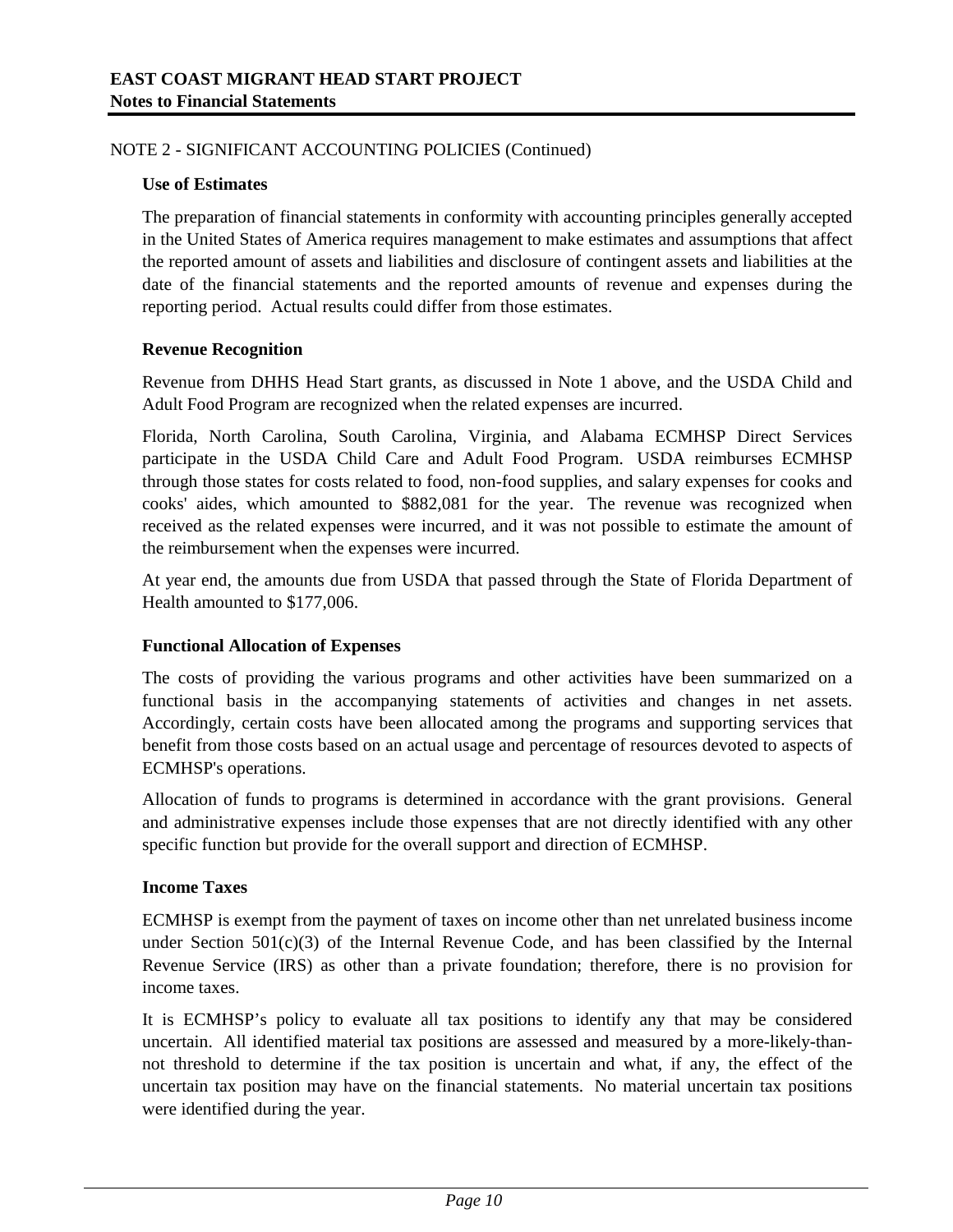## NOTE 2 - SIGNIFICANT ACCOUNTING POLICIES (Continued)

## **Concentration of Credit and Business Risks**

ECMHSP currently has one principal grantor, DHHS. If for any reason this grantor discontinues funding, there is a risk that ECMHSP will not be able to continue operations and provide the services that it currently does.

#### **Subsequent Events**

Management has performed an evaluation of subsequent events through June 8, 2020, which is the date the financial statements were available to be issued.

#### NOTE 3 - PROPERTY AND EQUIPMENT

Property and equipment consisted of:

| Land                          | 193,203<br>\$ |
|-------------------------------|---------------|
| <b>Buildings</b>              | 15,205,039    |
| Furniture and equipment       | 569,785       |
| Vehicles                      | 6,541,902     |
| Construction in progress      | 172,259       |
|                               | 22,682,188    |
| Less accumulated depreciation | 12,378,718    |
|                               | \$10,303,470  |

#### NOTE 4 - NET ASSETS

Net assets with donor restrictions represent funds held by ECMHSP to be used for scholarship grants up to \$1,000, emergencies of not more than \$500 for migrant families and advances on DHHS Head Start Grants as follows:

| Geraldine O'Brien Parent Scholarship Fund | -8 | 76,162 |
|-------------------------------------------|----|--------|
| Michael Murphy Parent Emergency Fund      |    | 3,402  |
| Total net assets with donor restrictions  |    | 79,564 |

#### NOTE 5 - DUE TO SUB-RECIPIENT AGENCIES

Amounts due to sub-recipient agencies represent expenditures of sub-recipient agencies that were incurred and obligated during the year. These amounts were paid subsequent to year-end as follows:

| Sub-recipient Agency                      |         |
|-------------------------------------------|---------|
| Pathstone, Inc. (NJ/PA)                   | 487,133 |
| Benedictine Sisters of Erie (PA)          | 26,546  |
| <b>Yadkin Valley Economic Development</b> |         |
| District, Inc.                            | 62,908  |
|                                           | 576,587 |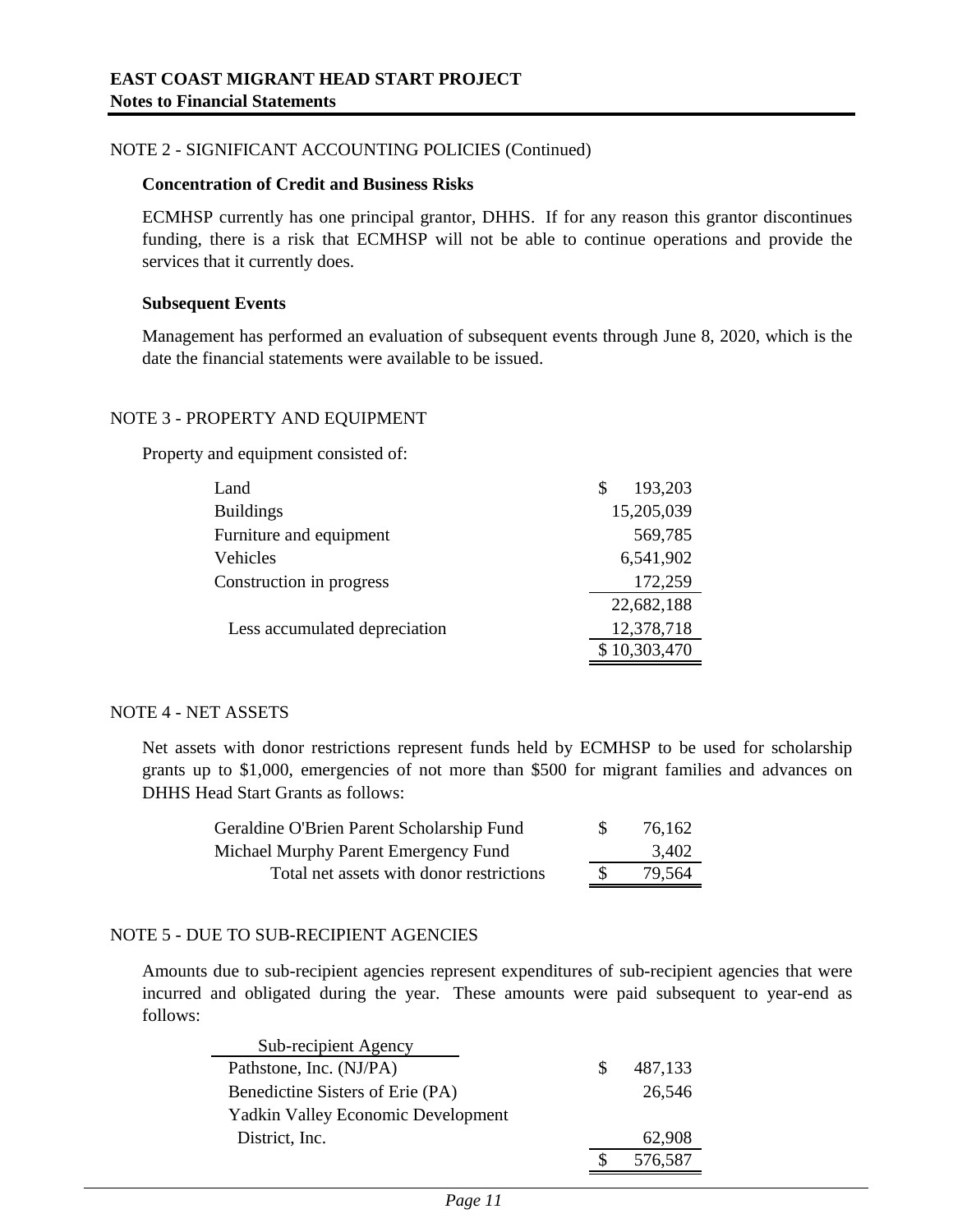#### NOTE 6 - ASSETS LIQUIDITY

The following reflects ECMHSP's financial assets as of the statement of financial position date, reduced by amounts not available for general use because of contractual or donor-imposed restrictions within one year of the statement of financial position date.

| Financial assets, at year end                              | \$1,549,180 |
|------------------------------------------------------------|-------------|
| Less those unavailable for general expenditures within one |             |
| year, due to contractual or donor-imposed restrictions:    |             |
| Restricted by donor with purpose restrictions              | 79,564      |
| Financial assets available to meet cash needs for general  |             |
| expenditures within one year                               | \$1,469,616 |

ECMHSP regularly monitors liquidity to meet its operating needs and contractual commitments. The Organization receives significant Federal Funding through the Department of Health and Human Services, Office of Head Start. Cash required for operating needs and contractual commitments is drawn down to meet current commitments within three days of the actual payment. The funds are available within a day of the request for payment.

ECMHSP prepares a zero based budget annually. The budget is reviewed by Management, Board of Directors, Policy Council, Office of Head Start, and Grants Management. Throughout the year monthly financial statements are shared with the Board of Directors, Policy Council, Management Team and Department Managers.

The Organization manages its liquidity and reserves following three guiding principles: Operating within a prudent range of financial soundness and stability, maintaining adequate liquid assets to fund near-term operating needs, and maintaining sufficient reserves to provide reasonable assurance that long-term obligations will be discharged. The entity forecasts its future cash flows and monitors liquidity on a weekly basis. During the year ended December 31, 2019 and the eleven month period ended December 31, 2018, the level of liquidity was managed within the guiding principles.

# NOTE 7 - RETIREMENT PLAN

ECMHSP has a 403(b) plan that covers substantially all employees who meet eligibility requirements. ECMHSP contributes to the plan based on a percentage of gross wages paid. ECMHSP's contribution to the retirement savings plan for the year, including matching funds, was \$1,961,233.

# NOTE 8 - COMMITMENTS AND CONTINGENCIES

# **Future Lease Obligations**

ECMHSP has operating leases associated with most, but not all, of its administrative offices, regional direct service offices, direct service centers, transportation yards and certain equipment. Monthly payments range from \$300 per month to approximately \$57,000 per month with maturity dates ranging from 2020 through 2029.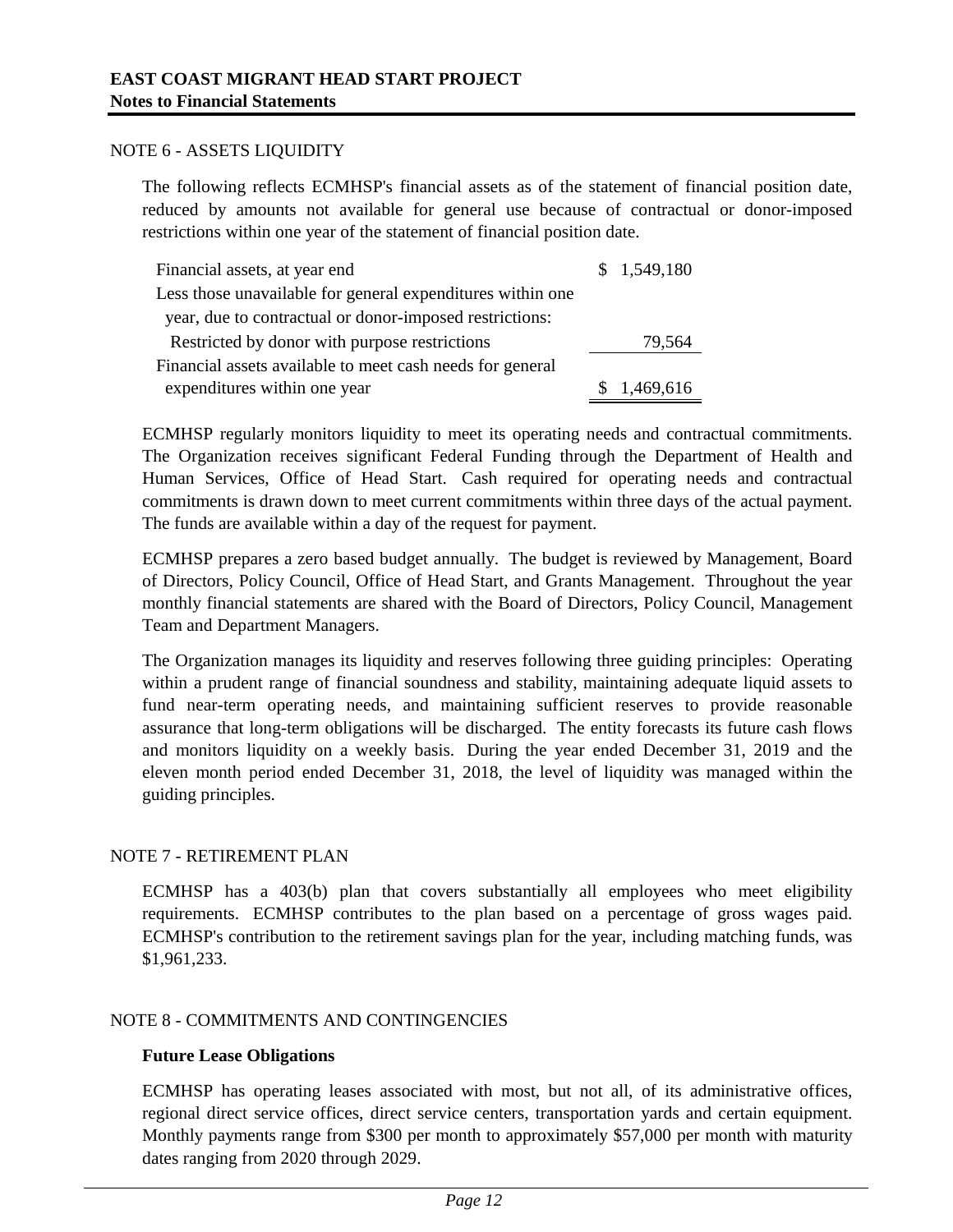# NOTE 8 - COMMITMENTS AND CONTINGENCIES (Continued)

The following represents ECMHSP's future minimum lease obligations:

| 2020       | 1,441,998 |
|------------|-----------|
| 2021       | 1,276,122 |
| 2022       | 1,064,977 |
| 2023       | 758,790   |
| 2024       | 745,966   |
| Thereafter | 2,372,583 |
|            | 7,660,436 |

Total rent expense was \$1,768,386, for the year.

## NOTE 9 - SUBSEQUENT EVENTS

In response to the global COVID-19 pandemic ECMHSP closed Head Start centers and administrative offices effective March 17, 2020. At the time of the closure only Florida centers were open and serving children. In response the centers began virtual learning activities for the children, maintaining contact with the parents via weekly phone calls, and providing much needed food to the families. Administrative staff have been working remotely to support the centers and the organization. During this time of remote learning and work the Office of Head Start (OHS) has allowed ECMHSP to continue to pay staff that were employed as of March 16th; this is scheduled to expire June 30, 2020.

Additionally, the CARES Act has provided OHS funding for Summer Programs and separate funding for expenditures related to the COVID-19 response. ECMHSP is currently preparing to apply for funding to operate Summer Programs in Florida and for funds to cover expenditures related to pandemic response and recovery. It is likely we will receive funding for both endeavors, and it will increase our overall funding for fiscal year 2020.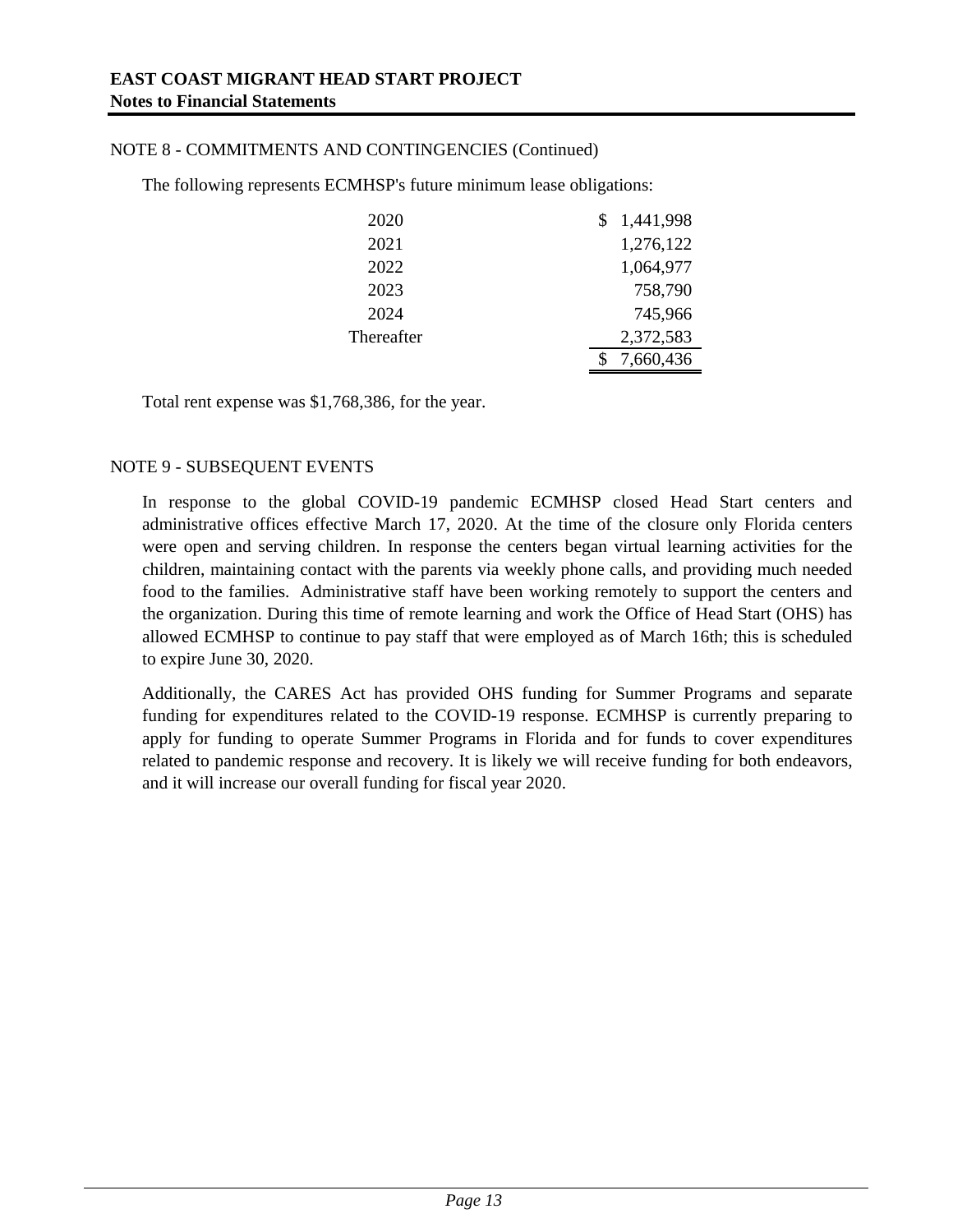

**Independent Auditor's Report on Internal Control Over Financial Reporting and on Compliance and Other Matters Based on an Audit of Financial Statements Performed in Accordance with** *Government Auditing Standards*

To the Board of Directors East Coast Migrant Head Start Project Raleigh, North Carolina

We have audited, in accordance with auditing standards generally accepted in the United States of America and the standards applicable to financial audits contained in *Government Auditing Standards* issued by the Comptroller General of the United States, the financial statements of East Coast Migrant Head Start Project (a nonprofit organization) ("ECMHSP"), which comprise the statement of financial position as of December 31, 2019, and the related statements of activities and changes in net assets, expenses by nature and function, and cash flows for the year then ended, and the related notes to the financial statements, and have issued our report thereon dated June 8, 2020.

# **Internal Control Over Financial Reporting**

In planning and performing our audit of the financial statements, we considered ECMHSP's internal control over financial reporting (internal control) to determine the audit procedures that are appropriate in the circumstances for the purpose of expressing our opinion on the financial statements, but not for the purpose of expressing an opinion on the effectiveness of the Agency's internal control. Accordingly, we do not express an opinion on the effectiveness of ECMHSP's internal control.

A deficiency in internal control exists when the design or operation of a control does not allow management or employees, in the normal course of performing their assigned functions, to prevent, or detect and correct, misstatements on a timely basis. A material weakness is a deficiency, or a combination of deficiencies, in internal control, such that there is a reasonable possibility that a material misstatement of the ECMHSP's financial statements will not be prevented, or detected and corrected on a timely basis. A significant deficiency is a deficiency, or a combination of deficiencies, in internal control that is less severe than a material weakness, yet important enough to merit attention by those charged with governance.

Our consideration of internal control was for the limited purpose described in the first paragraph of this section and was not designed to identify all deficiencies in internal control that might be material weaknesses or significant deficiencies. Given these limitations, during our audit we did not identify any deficiencies in internal control that we consider to be material weaknesses. However, material weaknesses may exist that have not been identified.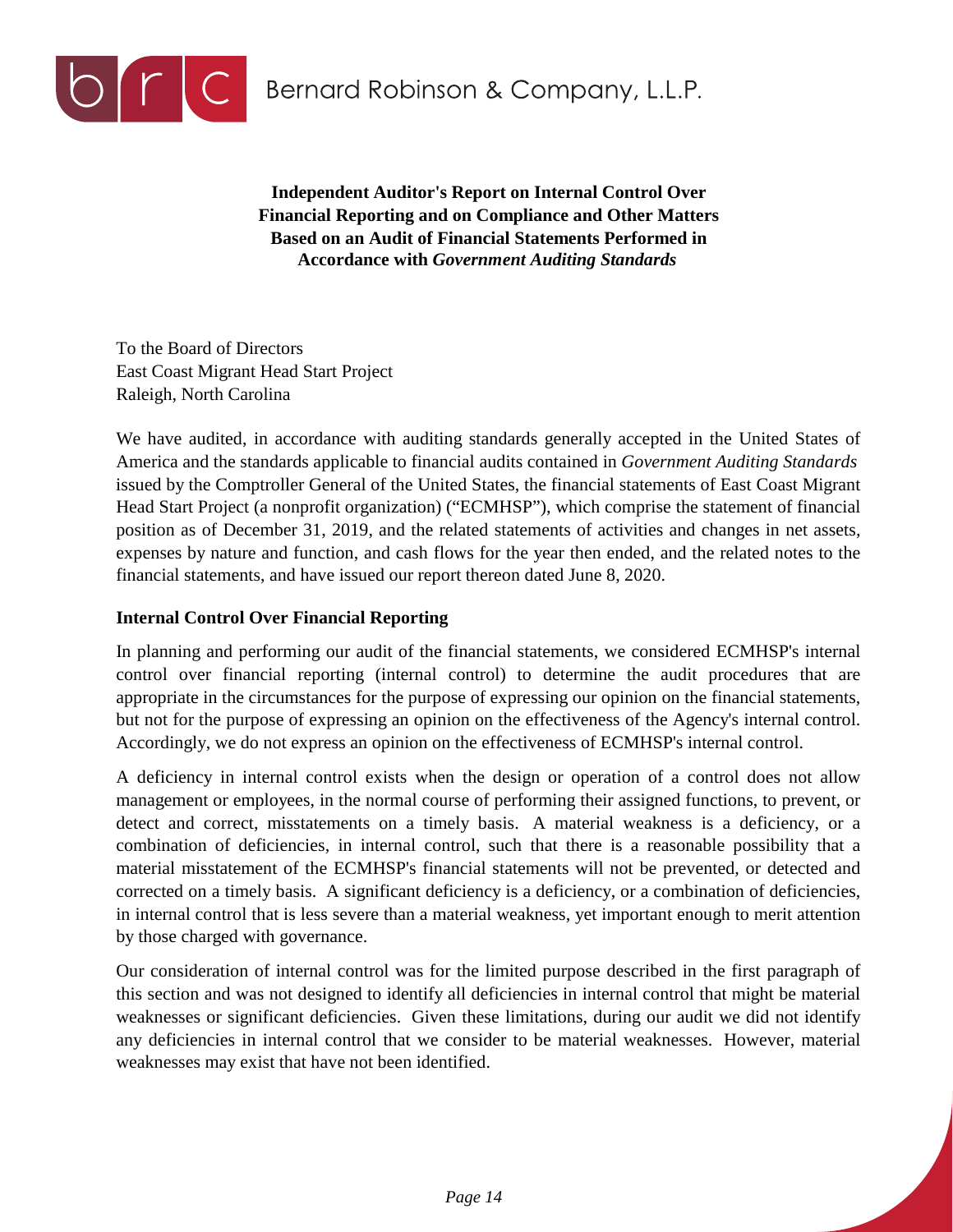## **Compliance and Other Matters**

As part of obtaining reasonable assurance about whether ECMHSP's financial statements are free from material misstatement, we performed tests of its compliance with certain provisions of laws, regulations, contracts, and grant agreements, noncompliance with which could have a direct and material effect on the determination of financial statement amounts. However, providing an opinion on compliance with those provisions was not an objective of our audit, and accordingly, we do not express such an opinion. The results of our tests disclosed no instances of noncompliance or other matters that are required to be reported under *Government Auditing Standards.*

# **Purpose of this Report**

The purpose of this report is solely to describe the scope of our testing of internal control and compliance and the results of that testing, and not to provide an opinion on the effectiveness of ECMHSP's internal control or on compliance. This report is an integral part of an audit performed in accordance with *Government Auditing Standards* in considering ECMHSP's internal control and compliance. Accordingly, this communication is not suitable for any other purpose.

Bernard Robinson & Company, L.L.P.

Greensboro, North Carolina June 8, 2020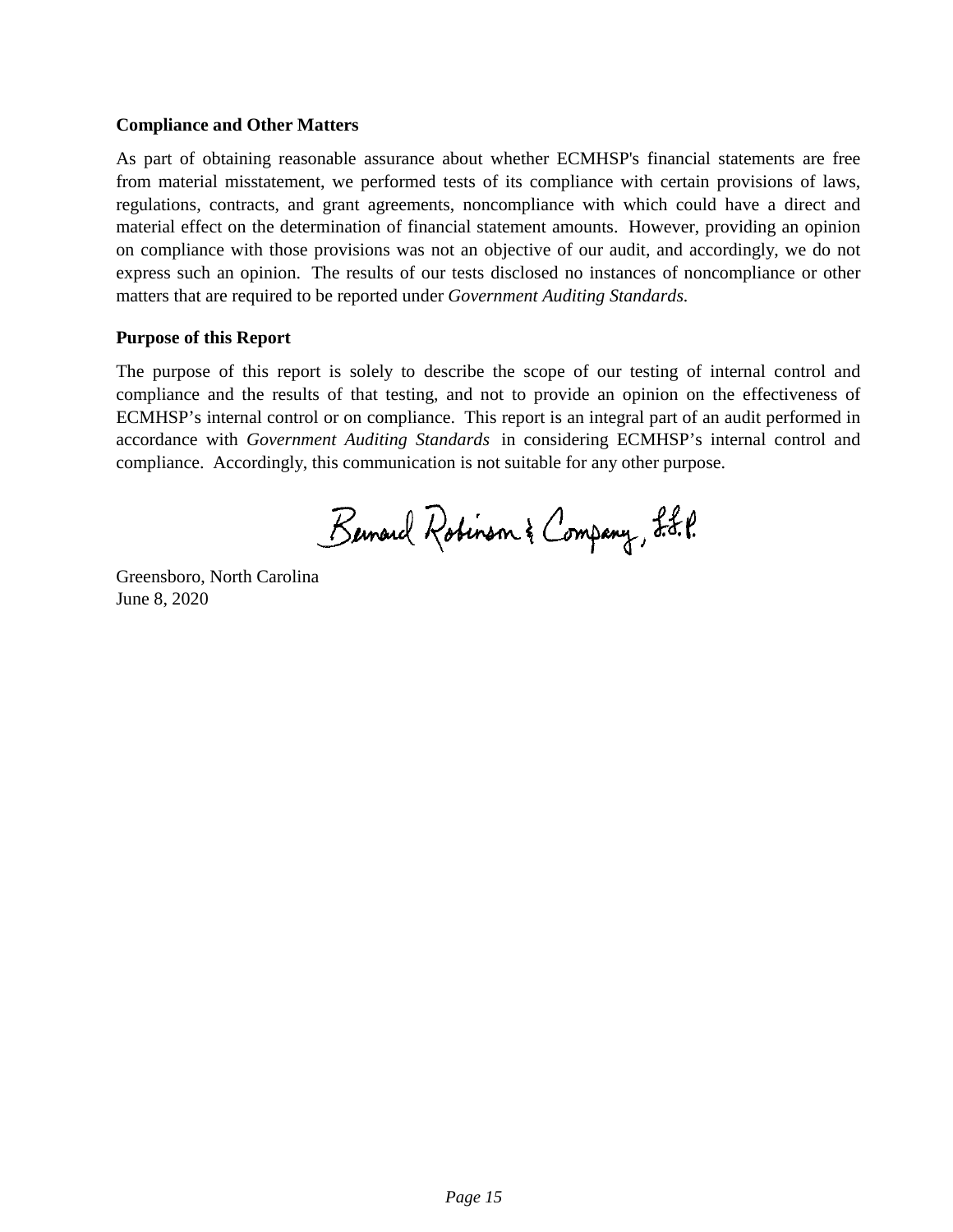

**O C** Bernard Robinson & Company, L.L.P.

**Independent Auditor's Report on Compliance For The Major Program and on Internal Control Over Compliance Required by the Uniform Guidance**

To the Board of Directors East Coast Migrant Head Start Project Raleigh, North Carolina

# **Report on Compliance for The Major Federal Program**

We have audited East Coast Migrant Head Start Project's ("ECMHSP") compliance with the types of compliance requirements described in the *OMB Compliance Supplement* that could have a direct and material effect on ECMHSP's major federal program for the year ended December 31, 2019. East Coast Migrant Head Start Project's major federal program is identified in the summary of auditor's results section of the accompanying schedule of findings and questioned costs.

## *Management's Responsibility*

Management is responsible for compliance with federal statutes, regulations, contracts, and the terms and conditions of its federal awards applicable to its federal program.

#### *Auditor's Responsibility*

Our responsibility is to express an opinion on compliance for East Coast Migrant Head Start Project's major federal program based on our audit of the types of compliance requirements referred to above. We conducted our audit of compliance in accordance with auditing standards generally accepted in the United States of America; the standards applicable to financial audits contained in *Government Auditing Standards,* issued by the Comptroller General of the United States; and the audit requirements of Title 2 U.S. C*ode of Federal Regulations* Part 200, *Uniform Administrative Requirements, Cost Principles, and Audit Requirements for Federal Awards* (Uniform Guidance). Those standards and the Uniform Guidance require that we plan and perform the audit to obtain reasonable assurance about whether noncompliance with the types of compliance requirements referred to above that could have a direct and material effect on a major federal program occurred. An audit includes examining, on a test basis, evidence about East Coast Migrant Head Start Project's compliance with those requirements and performing such other procedures as we considered necessary in the circumstances.

We believe that our audit provides a reasonable basis for our opinion on compliance for the major federal program. However, our audit does not provide a legal determination of ECMHSP's compliance.

# *Opinion on The Major Federal Program*

In our opinion, East Coast Migrant Head Start Project complied, in all material respects, with the types of compliance requirements referred to above that could have a direct and material effect on its major federal program for the year ended December 31, 2019.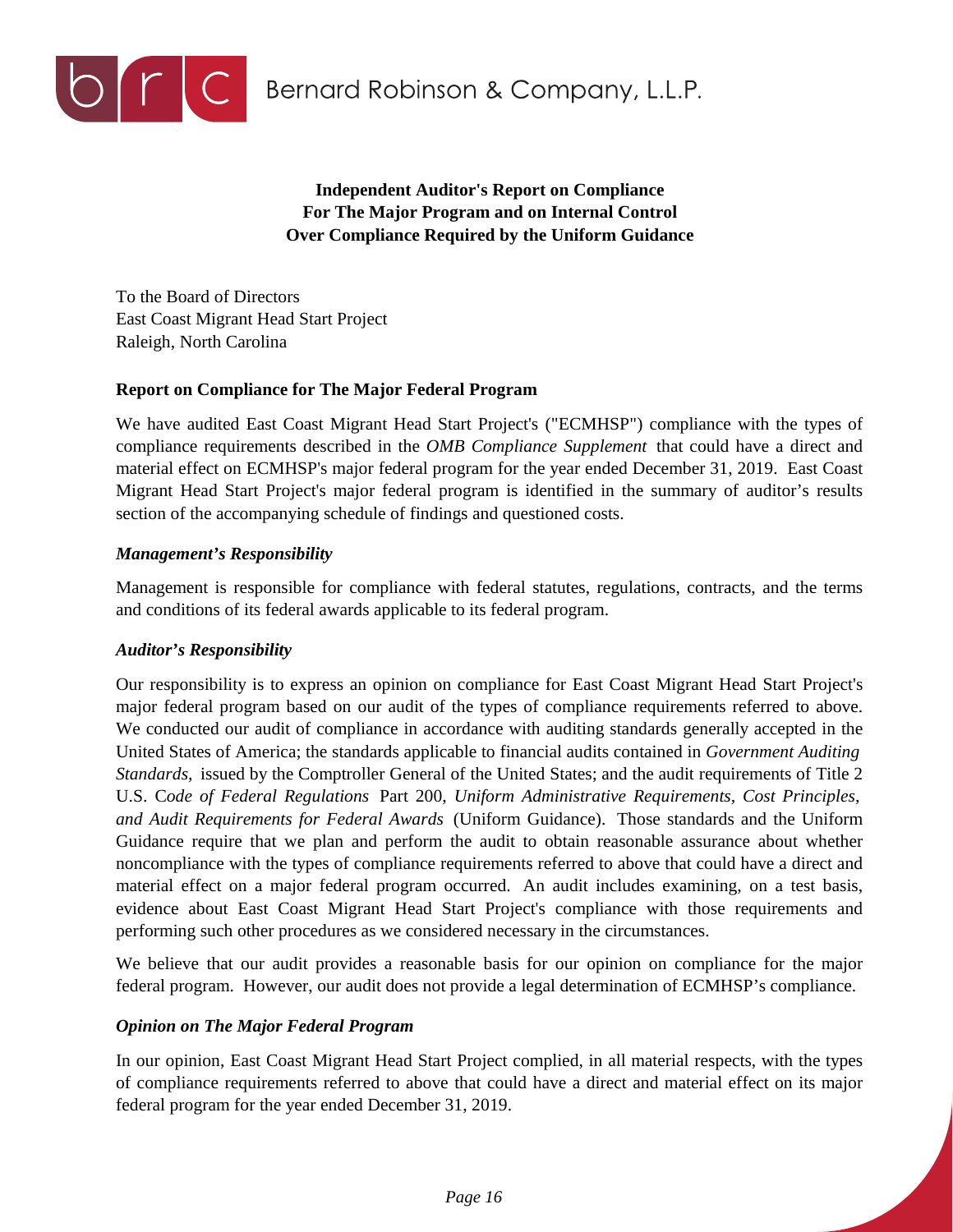## **Report on Internal Control Over Compliance**

Management of East Coast Migrant Head Start Project is responsible for establishing and maintaining effective internal control over compliance with the types of compliance requirements referred to above. In planning and performing our audit of compliance, we considered East Coast Migrant Head Start Project's internal control over compliance with the types of requirements that could have a direct and material effect on each major federal program to determine the auditing procedures that are appropriate in the circumstances for the purpose of expressing an opinion on compliance for each major federal program and to test and report on internal control over compliance in accordance with the Uniform Guidance, but not for the purpose of expressing an opinion on the effectiveness of internal control over compliance. Accordingly, we do not express an opinion on the effectiveness of East Coast Migrant Head Start Project's internal control over compliance.

A deficiency in internal control over compliance exists when the design or operation of a control over compliance does not allow management or employees, in the normal course of performing their assigned functions, to prevent, or detect and correct, noncompliance with a type of compliance requirement of a federal program on a timely basis. A material weakness in internal control over compliance is a deficiency, or combination of deficiencies, in internal control over compliance, such that there is a reasonable possibility that material noncompliance with a type of compliance requirement of a federal program will not be prevented, or detected and corrected, on a timely basis. A significant deficiency in internal control over compliance is a deficiency, or a combination of deficiencies, in internal control over compliance with a type of compliance requirement of a federal program that is less severe than a material weakness in internal control over compliance, yet important enough to merit attention by those charged with governance.

Our consideration of internal control over compliance was for the limited purpose described in the first paragraph of this section and was not designed to identify all deficiencies in internal control over compliance that might be material weaknesses or significant deficiencies. We did not identify any deficiencies in internal control over compliance that we consider to be material weaknesses. However, material weaknesses may exist that have not been identified.

The purpose of this report on internal control over compliance is solely to describe the scope of our testing of internal control over compliance and the results of that testing based on the requirements of the Uniform Guidance. Accordingly, this report is not suitable for any other purpose.

Bernard Robinson & Company, L.J.P.

Greensboro, North Carolina June 8, 2020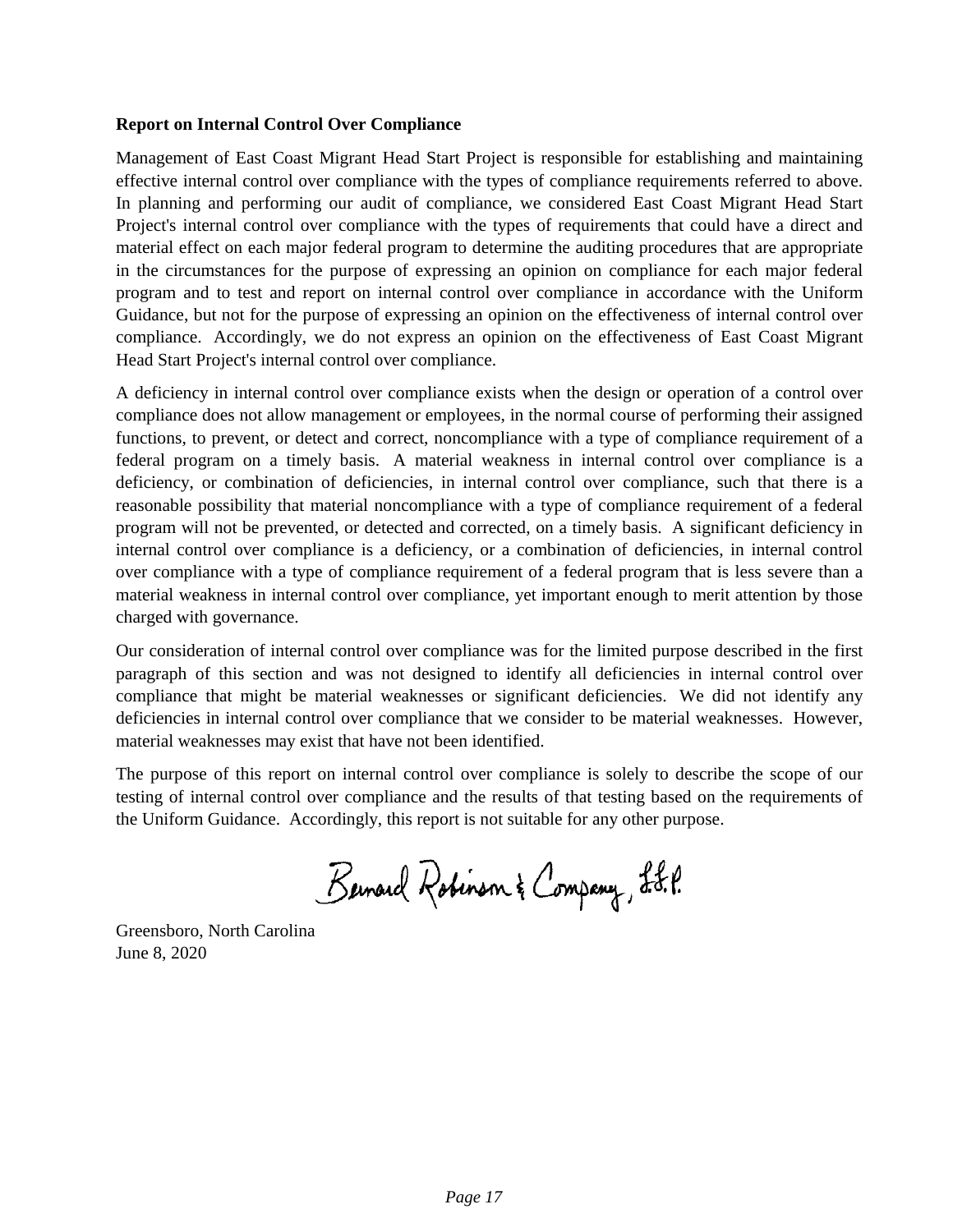## **EAST COAST MIGRANT HEAD START PROJECT Schedule of Revenues and Expenditures of Federal Awards Year Ended December 31, 2019**

| Grantor/Pass-Through<br>Grantor/Program Title                                                                                                                        | Catalog of<br>Federal<br>Domestic<br>Assistance<br>Number | Grant or<br>Pass-through<br>Number | Passed<br>through to<br>Sub-recipients | Federal<br>Expenditures |
|----------------------------------------------------------------------------------------------------------------------------------------------------------------------|-----------------------------------------------------------|------------------------------------|----------------------------------------|-------------------------|
| U. S. Department of Health and Human Services:                                                                                                                       |                                                           |                                    |                                        |                         |
| Office of Human Development Services:<br><b>Head Start</b>                                                                                                           | 93.600                                                    | 90CM9796/05                        | \$4,879,229                            | \$39,709,437            |
| <b>Head Start</b>                                                                                                                                                    | 93.600                                                    | 90CM009839-01-01                   | 786,576                                | 7,272,667               |
| Early Head Start                                                                                                                                                     | 93.600                                                    | 90HM0005-04-03                     |                                        | 1,345,751               |
| Early Head Start                                                                                                                                                     | 93.600                                                    | 90HM000021-01-00                   |                                        | 251,254                 |
| Total U.S. Department of Health and Human Services                                                                                                                   |                                                           |                                    | 5,665,805                              | 48,579,109              |
| U. S. Department of Agriculture:<br>Passed Through from state of Florida Department<br>of Health and Human Services:                                                 |                                                           |                                    |                                        |                         |
| Child and Adult Care Food Program<br>Passed Through from the state of North Carolina<br>Department of Health and Human Services<br>Child and Adult Care Food Program | 10.558<br>10.558                                          | $S-83$<br>6705                     |                                        | 595,442<br>137,767      |
| Passed Through from the state of South Carolina<br>Department of Social Services<br>Child and Adult Care Food Program                                                | 10.558                                                    | C113309F                           |                                        | 21,241                  |
| Passed Through from state of Virginia<br>Department of Health:<br>Child and Adult Care Food Program                                                                  | 10.558                                                    | 60198                              |                                        | 21,768                  |
| Passed Through from state of Alabama<br>Department of Education:<br>Child and Adult Care Food Program                                                                | 10.558                                                    | APN-0000                           |                                        | 92,115                  |
| Total U.S. Department of Agriculture                                                                                                                                 |                                                           |                                    |                                        | 868,333                 |
| <b>Total Expenditures of Federal Funds</b>                                                                                                                           |                                                           |                                    | \$5,665,805                            | \$49,447,442            |

*See Notes to Schedule of Revenues and Expenditures of Federal Awards*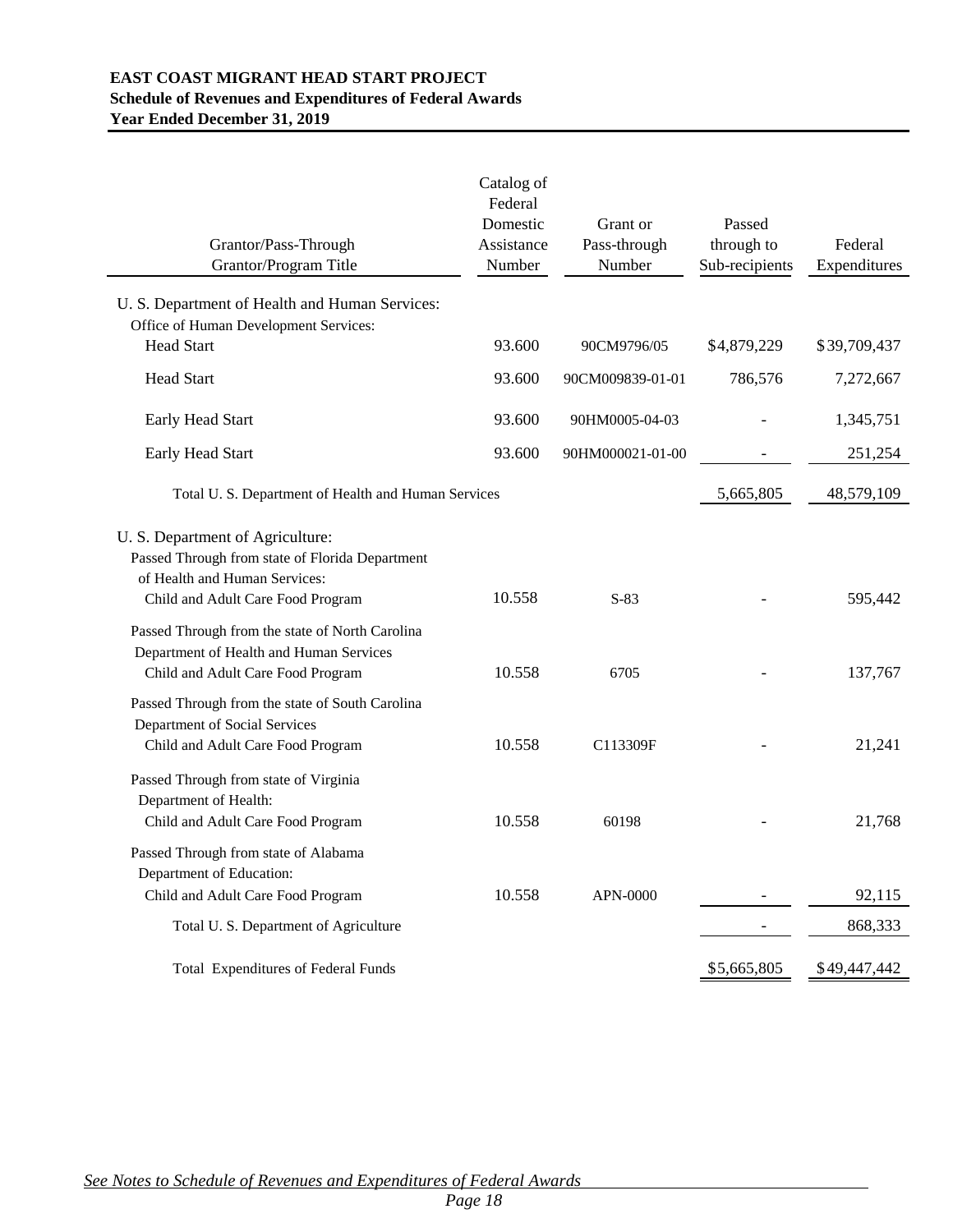## NOTE A - BASIS OF PRESENTATION

The accompanying schedule of revenues and expenditures of federal awards (the "Schedule") includes the federal award activity of East Coast Migrant Head Start Project, under programs of the federal government for the year ended December 31, 2019. The information in this Schedule is presented in accordance with the requirements of Title 2 U.S. *Code of Federal Regulations* Part 200, *Uniform Administrative Requirements, Cost Principles, and Audit Requirements for Federal Awards* (Uniform Guidance). Because the Schedule presents only a selected portion of the operations of East Coast Migrant Head Start Project, it is not intended to and does not present the financial position, changes in net assets, or cash flows of East Coast Migrant Head Start Project.

# NOTE B - SUMMARY OF SIGNIFICANT ACCOUNTING POLICIES

Expenditures reported on the Schedule are reported on the accrual basis of accounting. Such expenditures are recognized following the cost principles contained in the Uniform Guidance wherein certain types of expenditures are not allowable or are limited as to reimbursement.

East Cost Migrant Head Start Project has elected not to use the 10% de minimis indirect cost rate allowed under the Uniform Guidance.

# NOTE C - SUB-RECIPIENTS

Of the Federal expenditures presented in the Schedule, ECMHSP provided Federal awards to subrecipients under CFDA Number 93.600 *Head Start,* as follows:

| Sub-recipient Agency             |           |
|----------------------------------|-----------|
| Benedictine Sisters of Erie (PA) | 624.426   |
| Pathstone, Inc. (NJ/PA)          | 4.546.789 |
| YVEDDI (NC)                      | 494,589   |
|                                  | 5,665,804 |

#### NOTE D - WAIVERS

In accordance with the Head Start Improvement Act of 1992, ECMHSP applied for a waiver of the 20.00% in-kind matching requirement to 6.00% for the year ended December 31, 2019, which was approved by DHHS. ECMHSP requested a waiver for its disabilities requirement from DHHS. DHHS supports the approval of the waiver. ECMHSP is awaiting approval from DHHS.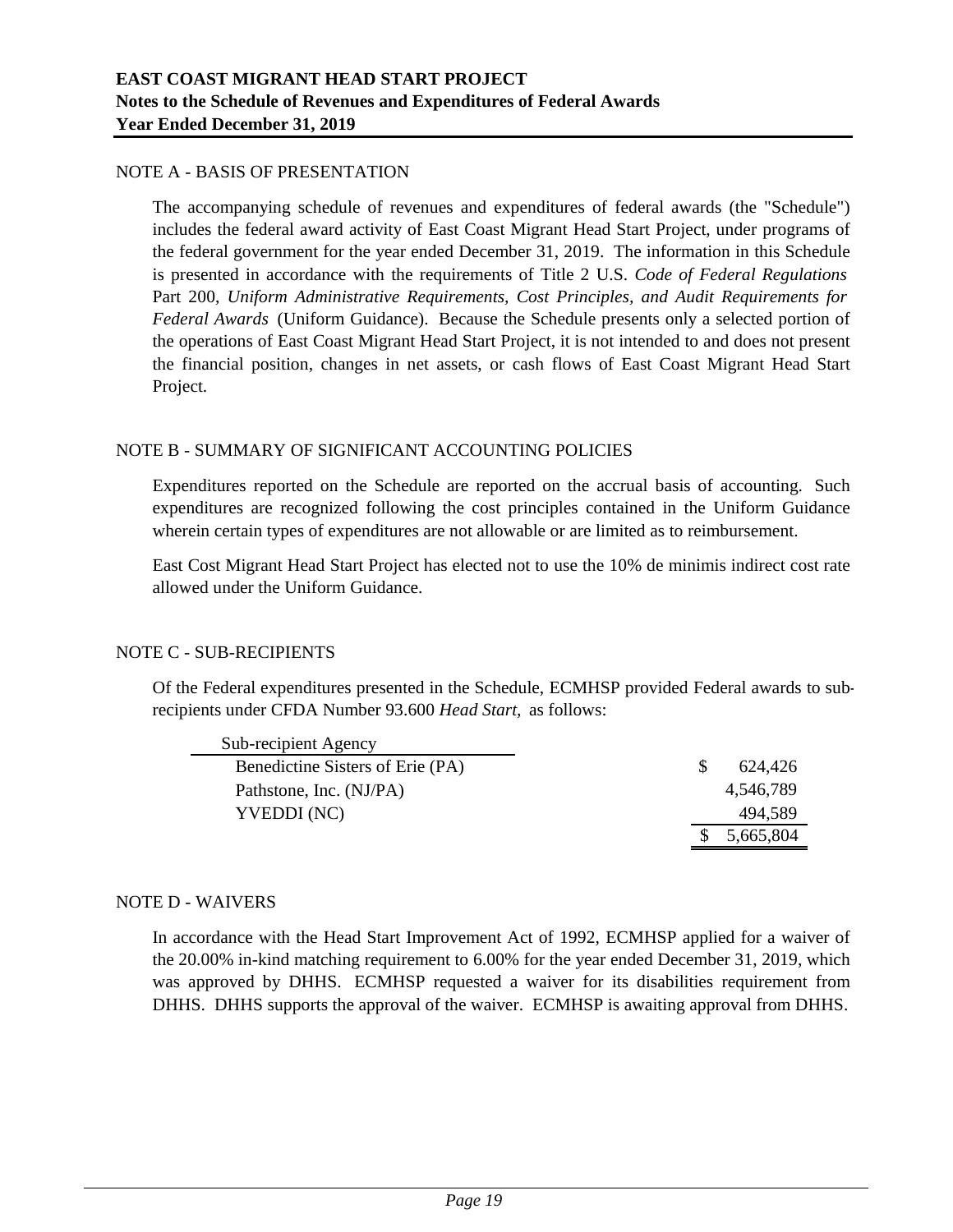## NOTE E - RELATIONSHIP TO FINANCIAL STATEMENTS

| Statement of functional expense                      | \$51,906,477 |
|------------------------------------------------------|--------------|
| In-kind contributions                                | (1,307,902)  |
| Total                                                | 50,598,575   |
| Fixed asset additions                                | 703,375      |
| Loss on disposal of fixed assets                     |              |
| Depreciation                                         | (683,938)    |
| Prepaids, accruals, and other                        | (303, 165)   |
| Expenses related to program income, rebates, refunds | (693, 672)   |
| Expenditures from non-federal sources                | (173, 733)   |
| <b>Expenditures from Federal funds</b>               | 49,447,442   |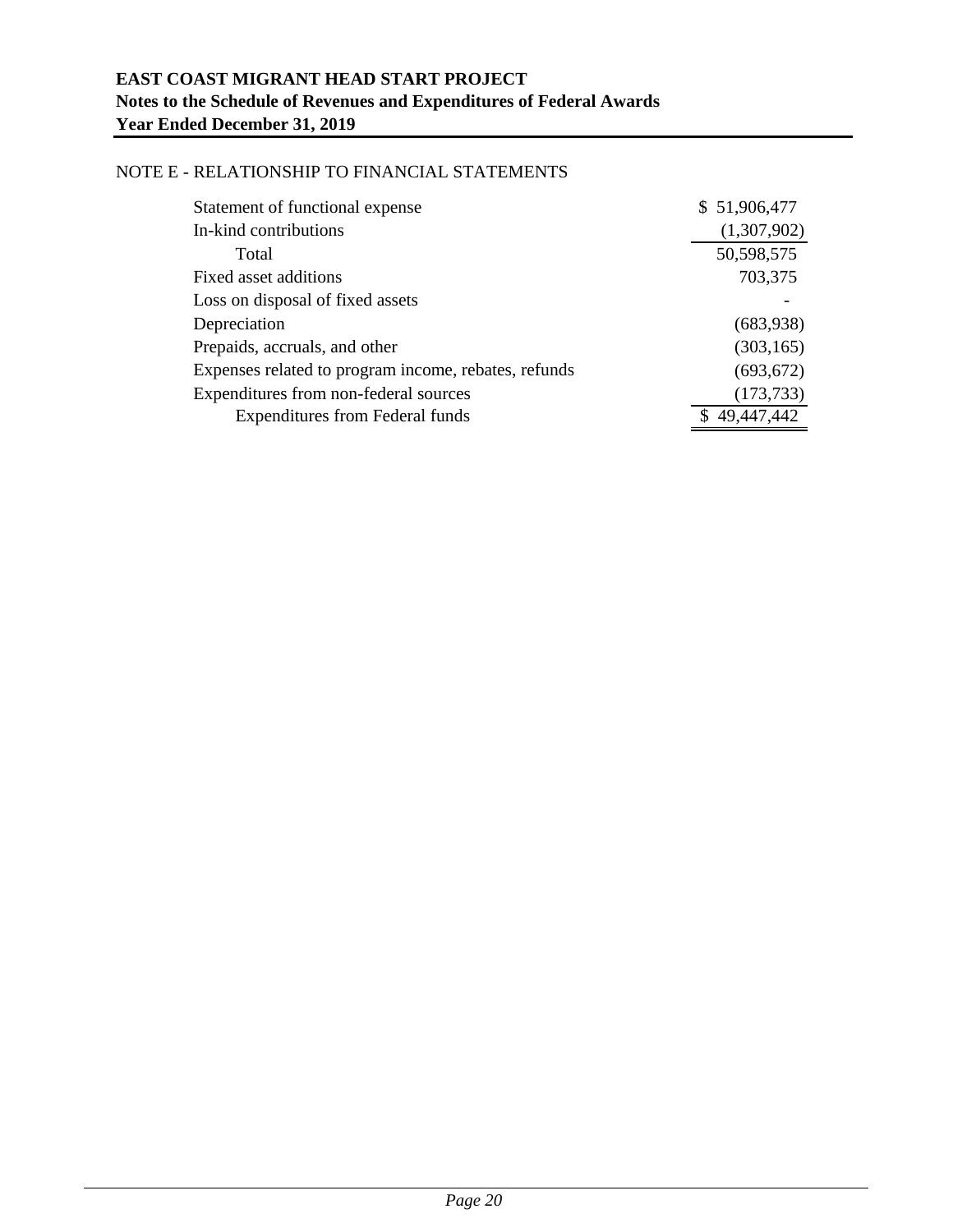Items required to be reported under 2 CFR section 200.515(d):

### **Section I - Summary of Auditor's Results**

#### *Financial Statements*

| (i)   | Type of auditor's report issued:                         | Unmodified                     |                    |
|-------|----------------------------------------------------------|--------------------------------|--------------------|
| (ii)  | Internal control over financial reporting:               |                                |                    |
|       | (a) Material weakness(es) identified?                    | yes                            | X<br>no            |
|       | (b) Significant deficiency(ies)?                         | yes                            | X<br>none reported |
| (iii) | Noncompliance material to financial statements noted?    | yes                            | X<br>no            |
|       | <b>Federal Awards</b>                                    |                                |                    |
| (i)   | Internal control over major programs:                    |                                |                    |
|       | (a) Material weakness(es) identified                     | yes                            | X<br>no            |
|       | (b) Significant deficiency (ies) identified?             | yes                            | X<br>none reported |
| (ii)  | Type of auditor's report issued on compliance            |                                |                    |
|       | for major programs:                                      | Unmodified                     |                    |
| (iii) | Any audit findings disclosed that are required to be     |                                |                    |
|       | reported in accordance with 2 CFR section $200.516(a)$ ? | yes                            | $X_{-}$<br>no      |
| (iv)  | Identification of major programs:                        |                                |                    |
|       | <b>CFDA Number(s)</b>                                    | <b>Name of Federal Program</b> |                    |
|       | 93.600                                                   | <b>Head Start</b>              |                    |
| (v)   | Dollar threshold used to distinguish between             |                                |                    |
|       | type A and type B programs:                              | \$1,483,423                    |                    |
| (vi)  | Auditee qualified as low-risk auditee?                   | $\mathbf X$<br>yes             | no                 |

**Section II - Findings relating to the financial statements which are required to be reported in accordance with generally accepted government auditing standards:**

#### **A. Deficiencies in Internal Control**

None reported

# **B. Compliance Findings**

None reported

**Section III - Findings and questioned costs relating to the major programs which are required to be reported as defined by the Uniform Guidance [2 CFR 200.516(a)]:**

### **Findings and Questioned Costs**

None reported